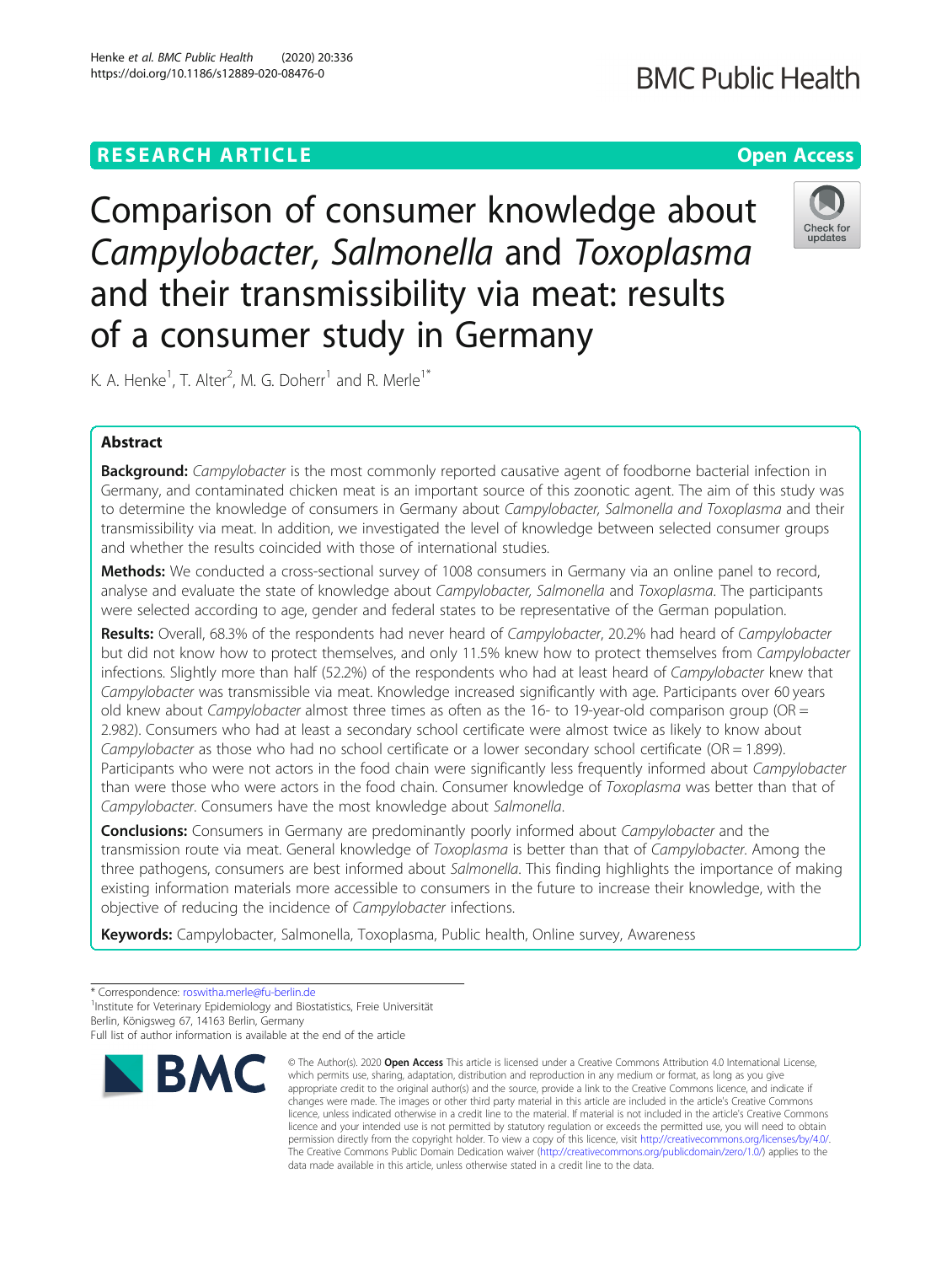# Background

Campylobacter, Salmonella and Toxoplasma are zoonotic agents that can be transmitted via food [[1](#page-14-0)]. Foodborne infections occur in most countries worldwide, although with various levels of reported cases. Countries differ, for example, in that they either have compulsory and voluntary reporting systems. In addition, either case-related or aggregated data are made publicly available [[2\]](#page-14-0). Germany is one of the countries stringent rules on food hygiene and a well-implemented public health system with regular testing of stool samples in suspected cases. With 69,414 confirmed cases in 2017 [[3\]](#page-14-0), enteritis caused by Campylobacter is the most common bacterial infection causing diarrhoeal disease reportable in Germany. In comparison, the 14,269 confirmed cases of salmonellosis are low. Nevertheless, it is, after campylobacter enteritis, the second-most common reportable bacterial gastrointestinal disease [[3](#page-14-0)]. Seven cases of congenital human toxoplasmosis were confirmed in 2017. The recorded incidence of Campylobacter was 84 cases per 100,000 inhabitants in 2017. For salmonellosis, there were 17 cases per 100,000 inhabitants [\[3\]](#page-14-0). The average notification rate within the European Union was 64.8 cases of Campylobacter per 100, 000 inhabitants in 2017. The highest country-specific notification rates in 2017 were observed in the Czech Republic (230.0 cases per 100,000), Slovakia (127.8), Sweden (106.1) and Luxembourg (103.8). In 2017, the lowest rates were observed in Bulgaria, Cyprus, Latvia, Poland, Portugal and Romania (≤5.8 per 100,000) [\[2\]](#page-14-0). In New Zealand, the incidence of Campylobacter of 158.9 cases per 100,000 inhabitants in 2016 was almost twice as high as that in Germany [[4](#page-14-0)]. Compared to *Campylobacter*, the reporting rate within the European Union indicates that there were 19.7 cases of salmonellosis per 100,000 inhabitants in the same year and 1.31 cases of toxoplasmosis per 100,000 live births [\[2\]](#page-14-0). An infection with Salmonella or Campylobacter can result in acute common unspecific symptoms such as diarrhoea, abdominal pain, fever and vomiting [\[3\]](#page-14-0). In addition to acute unspecific symptoms, complications such as Guillain-Barré syndrome and reactive arthritis can occur as long-term sequelae of *Campylobacter* [[5](#page-15-0)]. Infection with *Toxoplasma* is usually subclinical in healthy adults, but an initial infection during pregnancy can result in severe damage, e.g., to the brain of the unborn child [\[3](#page-14-0)]. A common source of Campylobacter infection is poultry meat, especially broiler meat [[2](#page-14-0)]. Beef and pork can also be considered sources, but red meat is far less likely to be contaminated with Campylobacter than poultry meat [\[6\]](#page-15-0). A common source of Salmonella infections are eggs and egg products, meat and meat product subcategories and bakery products [[2\]](#page-14-0). The transmission of Toxoplasma may occur through insufficiently cooked contaminated meat or handling of infected cats [[3](#page-14-0)].

According to different studies, the majority of consumers in Germany believe that food is 100% safe [[7,](#page-15-0) [8](#page-15-0)]. Although 23% of consumers in Germany are aware that Campylobacter may be present in food, only 9% are concerned about the possibility of acquiring foodborne campylobacteriosis [\[9](#page-15-0)]. In general, consumer awareness of specific pathogens has increased [[10\]](#page-15-0), but international studies have also indicated that consumers' knowledge about *Campylobacter* is predominantly poor  $[11-16]$  $[11-16]$  $[11-16]$  $[11-16]$  $[11-16]$ . Although consumers generally know that microorganisms such as Salmonella can be present in meat and may cause food-borne diseases [\[17,](#page-15-0) [18\]](#page-15-0), it becomes apparent that many consumers are unaware that *Campylo*bacter is explicitly transmitted via meat [\[16](#page-15-0)–[19\]](#page-15-0).

According to the European Food Safety Authority, between 20 and 30% of *Campylobacter* cases in humans can be attributed to the handling, preparation and consumption of chicken meat [\[20](#page-15-0)]. However, there is insufficient evidence to show how much knowledge consumers or certain consumer groups in Germany have about Campylobacter and whether they are aware that Campylobacter can be transmitted directly or indirectly via meat.

The aim of the study was therefore to assess the knowledge of consumers in Germany about Campylobacter and its transmission pathways and to compare this knowledge to that about Salmonella and Toxoplasma. Differences in knowledge between selected consumer groups were identified to better target information campaigns. In addition, the general knowledge of consumers on Campylobacter, Salmonella and Toxoplasma were compared. In our view, more knowledge about the pathways of infection at the consumer level is essential to improve public health.

# Methods

#### Data collection and questionnaire development

To conduct this study, a questionnaire was designed comprising a total of 43 questions divided into five sections. The questionnaire focused not only on *Campylobacter* but also included other zoonotic pathogens transmissible via meat, such as Salmonella and Toxoplasma. For comparison purposes, pathogens such as the rabies virus and the human immunodeficiency virus, which are not transmissible to humans via meat, were also included. Questions covered the following topics: sociodemographic and socioeconomic factors; consumer knowledge of pathogens such as *Campylobacter*, *Salmonella* and *Toxoplasma*; involvement; and the influence of selected actors in the poultry meat food chain on poultry meat safety and quality from the consumer perspective. The participants of the study were registered consumers in an online access panel in Germany who were invited to participate in the online survey via an individual e-mail link. This link could only be used once for participation; thus, multiple participation sessions were excluded. The questionnaire was written in German, and an English translation is available in the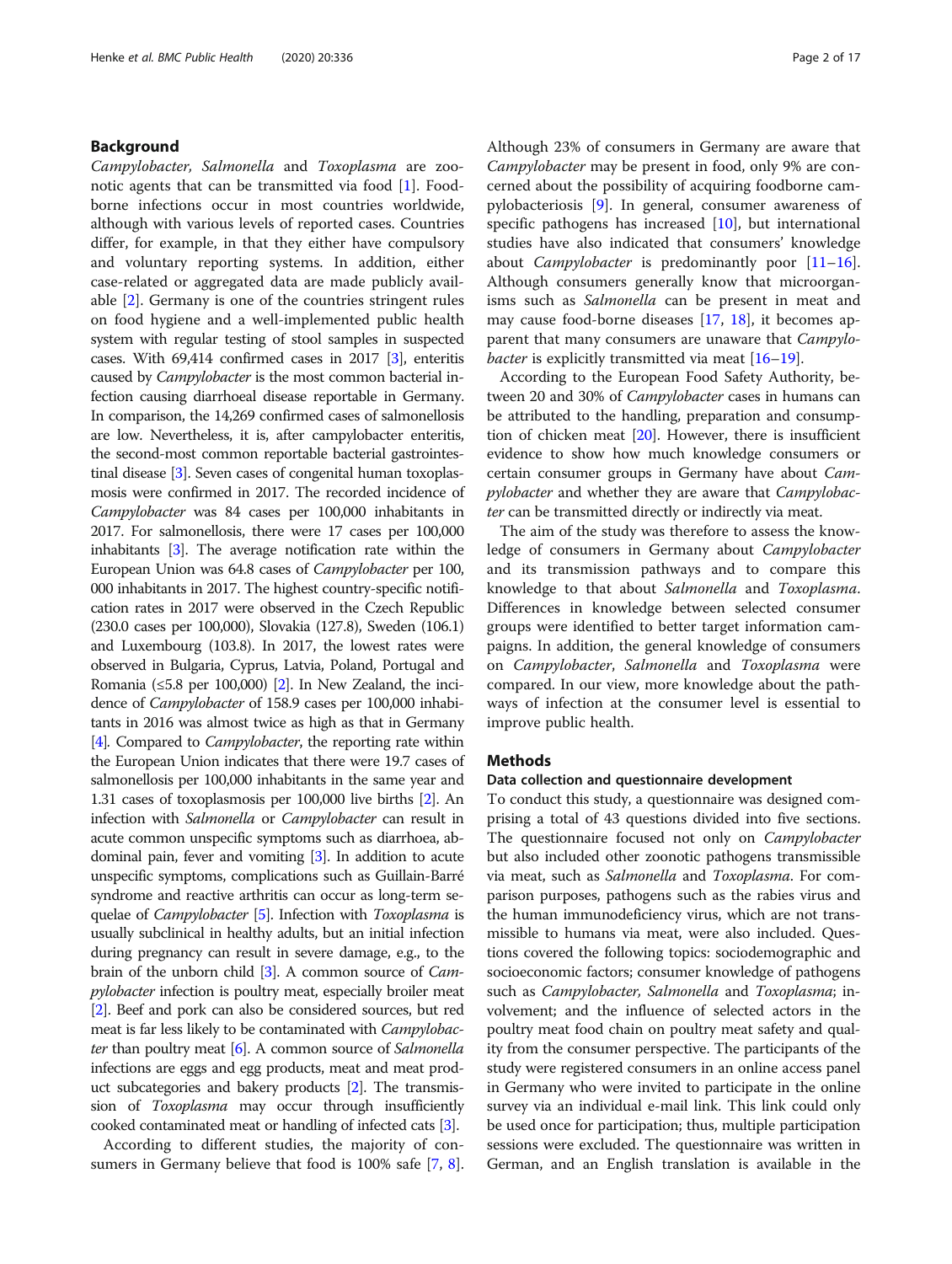supplements. The panel provider GapFish recommended surveying at least 1000 consumers in Germany to obtain a good demographic representation and ensure a low margin of error. GapFish is a company and the operator of a panel platform where participants are registered and can be selected according to personal data such as age, gender and occupation. The target group was the population aged 16 years and older. Only persons with German language skills could participate, which might have partly excluded first-generation immigrants. To ensure representativeness regarding age and geographical location, the study population was proportionally stratified according to federal state, gender and age group. Sampling was continued until all strata were complete. If a stratum was complete, further participation was refused. Ultimately, responses from 1008 consumers were included in the analysis. Data collection started on 11 August 2017 and was completed on 20 August 2017.

#### Statistical analysis

The evaluation of the data was conducted with IBM SPSS Statistics Version 24. The responses of 1008 consumers who had answered all questions completely were included in the statistical analysis. We did not have to remove any incomplete answers, as 1008 complete answers were submitted directly by the panel provider. Exceptions from completeness were made regarding questions on the level of education, primary residence, number of children in the household and household income after tax. There was an option for participants to indicate that they could not answer the question or did not want to answer it. If a participant selected one of these answer options, this answer was not considered in the univariable and multivariable analyses, thus reducing the item-specific sample size.

Descriptive statistics included frequency tables concerning questions about Salmonella, Campylobacter and Toxoplasma.

Univariable associations between categorical variables were analysed by cross-tabulation and chi-square statistics. If the number of cells with expected values below 5 was above 25%, Fisher's exact test was used instead of the chi-square test. The level of significance was set to 0.05. Whenever possible, odds ratios (ORs) were calculated to compare the odds of a certain event in one group to those in other group. First, three different target variables were examined. In the first set of chisquare tests, the target variable was defined as the general level of knowledge of Campylobacter among consumers. The parameter values of these target variables were "Campylobacter is unknown" vs. "Campylobacter is known". The influence of various factors, such as age and gender, on the probability that the participant had heard of *Campylobacter* was investigated. In the second model, consumer knowledge of the transferability of Campylobacter via meat was used as the dependent variable. The parameter values of these target variables were "transferability is known" vs. "transferability is not known". These questions could only be answered by consumers who had already heard of Campylobacter. Here, the influence of various factors, such as age and gender, on the likelihood that the participant knew that Campylobacter could be transmitted to humans via meat was investigated. Third, it was investigated whether the different levels of consumer knowledge about possible protective measures against Campylobacter had an influence on the likelihood that consumers were aware of the transferability of Campylobacter via meat. The parameter values of knowledge were "Campylobacter is known, but it is unknown how to protect oneself" vs. "Campylobacter is known and how to protect oneself". Consumers who had never heard of *Campylobacter* before were not asked this question and therefore could not be included in the analysis. The latter test was also performed for Salmonella and Toxoplasma.

Categorical variables were analysed separately in the univariable chi-square tests and were then included in subsequent multivariable logistic regression models. This procedure was only conducted for the first two target variable analyses. The final models were identified through a manual backward selection process. In each step, the variable with the highest  $p$ -value was removed. After the removal of one variable, the change in the regression coefficients of the remaining variables as well as the change of model R-squared were investigated. If the changes were above 15%, the removed variable was included again to control for confounding. The final models included the variables with  $p$ -values < 0.05. Twoway interactions between explanatory variables were considered in the multivariable model and were removed, since all interactions turned out to be not statistically significant. Regression coefficients, p-values and ORs (including 95% confidence intervals) are reported.

### Results

# General knowledge about campylobacter, Salmonella and toxoplasma

Overall, 68.3% (688/1008) of the respondents had never heard of Campylobacter. A total of 20.2% (204/1008) had heard of Campylobacter but did not know how to protect themselves, while 11.5% said they knew how to protect themselves from Campylobacter. A total of 2.8% (28/1008) of respondents had never heard of Salmonella. A total of 19.9% (201/1008) had heard of Salmonella but did not know how to protect themselves, while 77.3% (779/1008) said they had heard of Salmonella and knew how to protect themselves. Of all respondents, almost half (48.3%) did not know about *Toxoplasma*. Almost  $\frac{1}{3}$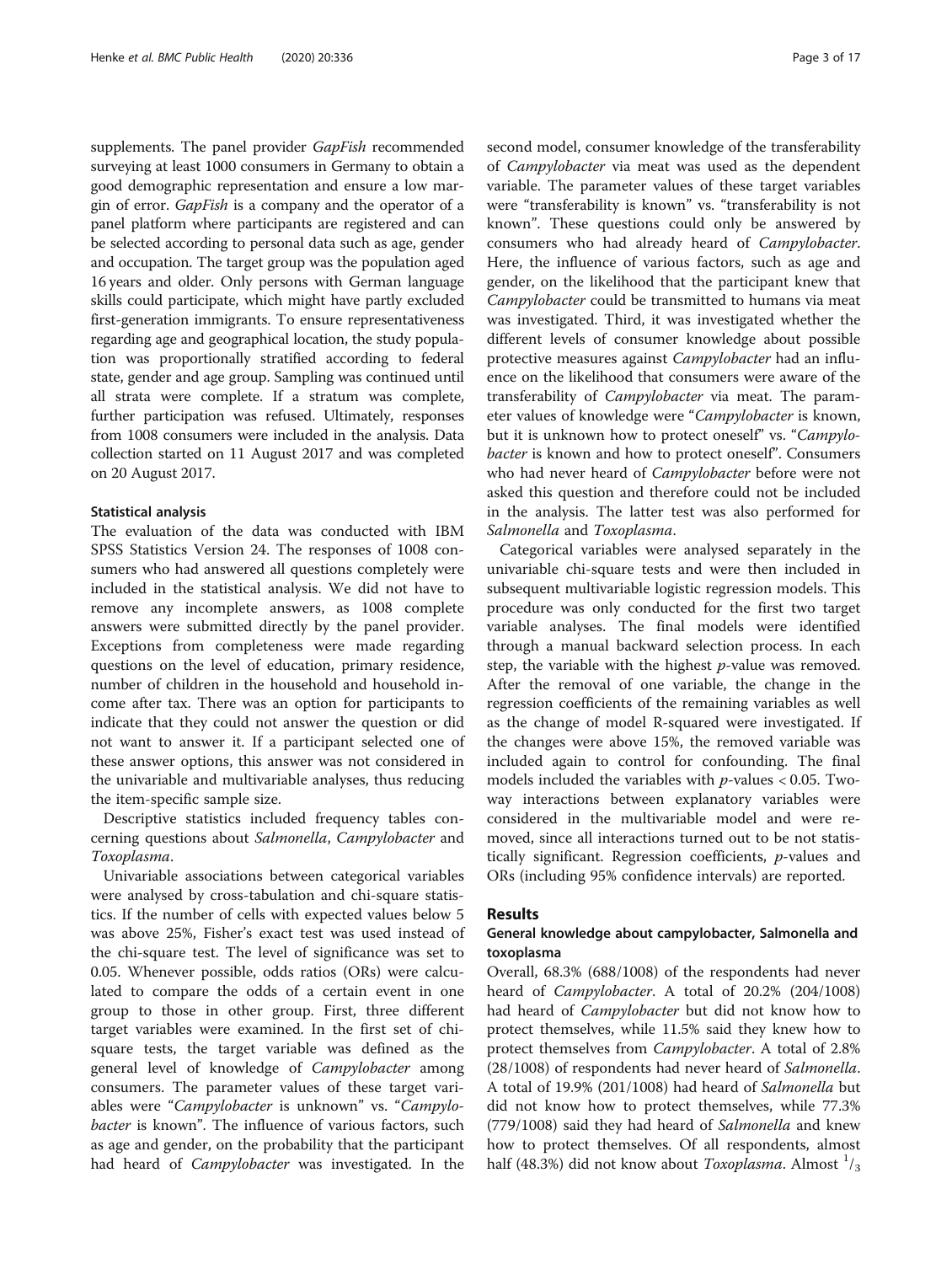(32.8%) knew about Toxoplasma but did not know how to protect themselves, while 18.8% stated that they knew about both the infectious agent and how to protect themselves.

# General knowledge about Campylobacter from different consumer groups

An overview of general knowledge about Campylobacter, Salmonella and Toxoplasma from different consumer groups is shown in Table [1.](#page-4-0)

A total of 67.2% (336/500) of the women and 69.3% (352/508) of the men did not know about Campylobacter. A total of 20.6% (103/500) of women did not know how to protect themselves from infection; these women differed from those who had not heard of it. A total of 19.9% of men (101/508) did not know how to protect themselves from infection; these men also differed from those who had not heard of it. Approximately 12.2% (61/500) of women and 10.8% (55/508) of men knew how to protect themselves.

Of the young adults between 16 and 19 years of age, only 10.2% (18/176) knew about Campylobacter but did not know how to protect themselves, and 9.7% (17/176) both knew about *Campylobacter* and knew how to protect themselves. Of the 20- to 39-year-old participants, 20.1% (44/219) knew about Campylobacter but did not know how to protect themselves, while 11.0% (24/219) said they knew how to protect themselves from infection. Of those consumers with no or a lower secondary school certificate, 12% (13/108) had already heard of Campylobacter, and 9.3% (10/108) also knew how to protect themselves from infection. Of those who had at least a secondary school certificate, 21.4% (188/878) knew about Campylobacter but did not know how to protect themselves, and 11.7% (103/878) knew how to protect themselves.

Of all respondents, 11.6% (117/1008) said they worked actively in the food chain. This included agricultural holdings, meat sales, slaughtering and processing, food monitoring and animal transport. Approximately half (64/117) of these respondents did not know about Campylobacter, 26.5% (31/117) said they had heard of Campylobacter, and 18.8% (22/117) indicated that they knew how to protect themselves from Campylobacter. Of the participating veterinarians, 16.7% (2/12) did not know about Campylobacter, 33.3% (4/12) knew about Campylobacter but did not know how to protect themselves against infection, and 50.0% (6/12) knew how to protect themselves.

# General knowledge of Salmonella from different consumer groups

Of the young adults between 16 and 19 years of age, 35.8% (63/176) knew about Salmonella but did not know how to protect themselves, and 55.1% (97/176) knew about Salmonella and how to protect themselves. Of the > 60-year-old participants, 13.6% (22/162) knew about Salmonella but did not know how to protect themselves, while 85.2% (138/162) said they knew how to protect themselves from infection.

Approximately ¼ (24.6%) of low-income respondents (62/252) knew about Salmonella but did not know how to protect themselves, and 70.6% (178/252) of this group knew how to protect themselves from infection. Among consumers with high incomes, 18.8% (33/176) did not know how to protect themselves, while 80.7% from this group knew how to protect themselves. Of those consumers who were actors in the food chain, 6% did not know about Salmonella, while 72.6% knew how to protect themselves. Of consumers who were not actors in the food chain, 2.4% were unaware of Salmonella. On the other hand, 77.9% of them knew how to protect themselves.

# General knowledge of Toxoplasma from different consumer groups

Of the young adults between 16 and 19 years, 76.7% (135/176) did not know about Toxoplasma. Of the adults between 20 and 39 years of age, 44.7% (98/219) did not know about Toxoplasma. In all age groups, less than 25% know how to protect themselves from toxoplasmosis infection. Of the women, 43.0% did not know about Toxoplasma, and 53.5% did know about Toxoplasma. Almost 25% of female responders knew how to protect themselves from infection. The percentage for men was 14.4%. Of the respondents with children (162/337) and those without (315/654), almost the same number (48.1 and 48.2%) did not know about toxoplasma. Approximately one-quarter of respondents with children (25.5%) knew how to protect themselves from infection. Of those without children, 15.7% knew this information.

# Consumer knowledge about meat as a vector of Campylobacter, Salmonella and Toxoplasma

Consumers who had at least indicated knowing about Campylobacter, Salmonella or Toxoplasma were asked if the respective pathogen was transmissible via meat. Slightly more than half (52.2%) of respondents who had at least heard of Campylobacter (167/320) said that Campylobacter was transmissible via meat.

Of those consumers who did not know how to protect themselves against Campylobacter infection, 45.6% (93/ 204) thought *Campylobacter* could be transmitted via meat. In comparison, 63.8% (74/116) of consumers who knew how to protect themselves against Campylobacter infection thought that *Campylobacter* could be transmitted via meat (Table [2\)](#page-6-0). This difference was statistically significant (OR = 2.1;  $p = 0.002$ , chi-square test).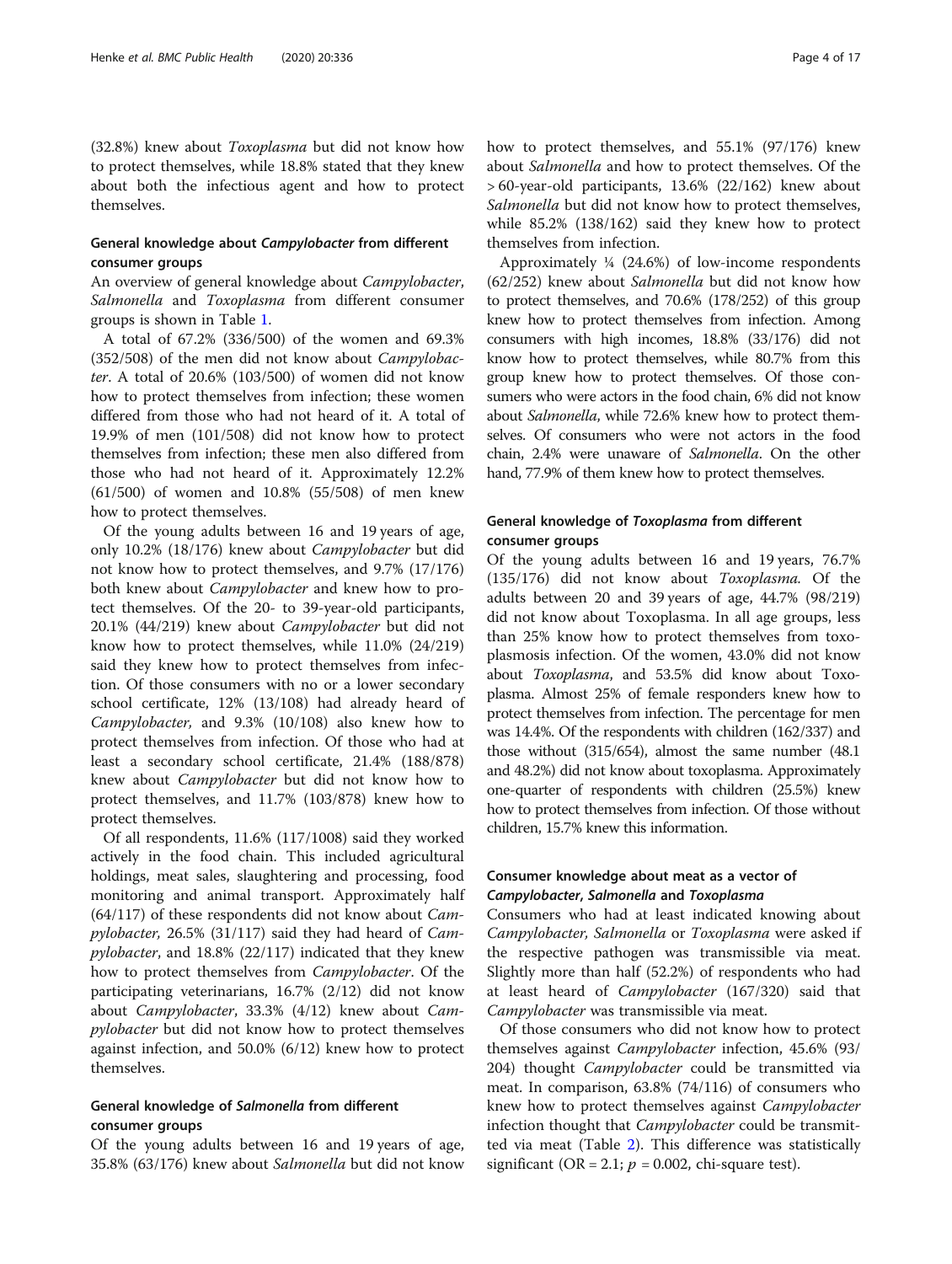| $\overline{\phantom{a}}$<br>I                          |
|--------------------------------------------------------|
| l<br>ł                                                 |
| ł<br>l<br>Ì<br>i<br>s<br>)<br>Ì                        |
| č<br>Ì<br>Ś<br>ì                                       |
| ξ<br>I<br>l<br>Ï<br>J                                  |
| l<br>١<br>٢<br>١                                       |
| 5<br>$\overline{ }$<br>i<br>J<br>l<br>Ξ<br>d<br>١<br>ļ |
| l<br>I<br>ì                                            |
| i<br>l<br>)<br>٢                                       |
|                                                        |
| ł<br>j<br>$\overline{\phantom{a}}$                     |
| able<br>ć<br>ŀ                                         |

<span id="page-4-0"></span>

|                                                       | $n = 100\%$ total | Salmonella is<br>n (%) |                                                        |                                                 | Campylobacter is<br>n (%) |                                                      |                                              | Toxoplasma is<br>n (%) |                                                        |                                                 |
|-------------------------------------------------------|-------------------|------------------------|--------------------------------------------------------|-------------------------------------------------|---------------------------|------------------------------------------------------|----------------------------------------------|------------------------|--------------------------------------------------------|-------------------------------------------------|
|                                                       |                   | Unknown                | how to protect<br>Known, but<br>I don't know<br>myself | I know how<br>Known and<br>to protect<br>myself | Unknown                   | how to protect<br>don't know<br>Known, but<br>myself | protect myself<br>know how to<br>Known and I | Unknown                | how to protect<br>I don't know<br>Known, but<br>myself | I know how<br>Known and<br>to protect<br>myself |
| Gender                                                |                   |                        |                                                        |                                                 |                           |                                                      |                                              |                        |                                                        |                                                 |
| Female                                                | 500               | 11(2.2)                | 93 (18.6)                                              | 396 (79.2)                                      | 336 (67.2)                | 103 (20.6)                                           | 61 (12.2)                                    | 215 (43.0)             | 168 (33.6)                                             | 117(23.4)                                       |
| Male                                                  | 508               | 17(3.3)                | 108(21.3)                                              | 383 (75.4)                                      | 352 (69.3)                | 101 (19.9)                                           | 55 (10.8)                                    | 272 (53.5)             | 163 (32.1)                                             | 73 (14.4)                                       |
| Age group                                             |                   |                        |                                                        |                                                 |                           |                                                      |                                              |                        |                                                        |                                                 |
| 16-19 years old                                       | 176               | 16(9.1)                | 53 (35.8)                                              | 97 (55.1)                                       | 141 (80.1)                | 18 (10.2)                                            | 17(9.7)                                      | 135 (76.7)             | 21 (11.9)                                              | 20 (11.4)                                       |
| 20-39 years old                                       | 219               | 8(3.7)                 | 46 (21.0)                                              | 165 (75.3)                                      | (68.9)<br>151             | 44 (20.1)                                            | 24 (11.0)                                    | 98 (44.7)              | 70 (32.0)                                              | 51 (23.3)                                       |
| 40-59 years old                                       | 451               | 2(0.4)                 | 70 (15.5)                                              | 379 (84.0)                                      | 293 (65.0)                | 103 (22.8)                                           | 55 (12.2)                                    | 182 (40.4)             | 178 (39.5)                                             | 91 (20.2)                                       |
| > 60 years old                                        | 162               | (1.2)<br>$\sim$        | 22 (13.6)                                              | 138 (85.2)                                      | (63.6)<br>103             | 39 (24.1)                                            | 20 (12.3)                                    | 72 (44.4)              | 62 (38.3)                                              | 28 (17.3)                                       |
| Federal state                                         |                   |                        |                                                        |                                                 |                           |                                                      |                                              |                        |                                                        |                                                 |
| Eastern Germany                                       | 215               | 2(0.9)                 | 34 (15.8)                                              | 179 (83.3)                                      | 143 (66.5)                | 50 (23.3)                                            | 22 (10.2)                                    | 83 (38.6)              | 83 (38.6)                                              | 49 (22.8)                                       |
| Western Germany                                       | 793               | 26(3.3)                | 167(21.1)                                              | 600 (75.7)                                      | 545 (68.7)                | 154 (19.4)                                           | 94 (11.9)                                    | 404 (50.9)             | 248 (31.3)                                             | 141 (17.8)                                      |
| Cold cut consumption/week                             |                   |                        |                                                        |                                                 |                           |                                                      |                                              |                        |                                                        |                                                 |
| No consumption (never)                                | $\overline{4}$    | 4(8.5)                 | 7 (14.9)                                               | 36 (76.6)                                       | 37 (78.7)                 | 6(12.8)                                              | 4(8.5)                                       | 27 (57.4)              | 9(19.1)                                                | 11(23.4)                                        |
| Rare to frequent (< 1/week up to 3-4/week)            | 582               | 20 (3.4)               | 119 (20.4)                                             | 443 (76.1)                                      | 403 (69.2)                | 113(19.4)                                            | 66 (11.3)                                    | 285 (49.0)             | 185(31.8)                                              | 112 (192)                                       |
| Very common (5-6/week or daily)                       | 379               | 4(1.1)                 | 75 (19.8)                                              | 300 (79.2)                                      | 248 (65.4)                | 85 (22.4)                                            | 46 (12.1)                                    | 175 (46.2)             | 37 (36.1)                                              | 67 (17.7)                                       |
| Meat consumption/week                                 |                   |                        |                                                        |                                                 |                           |                                                      |                                              |                        |                                                        |                                                 |
| No consumption (never)                                | 35                | 2(5.7)                 | 4 (11.4)                                               | 29 (82.9)                                       | 25 (71.4)                 | 7 (20.0)                                             | 3(8.6)                                       | 17 (48.6)              | 10 (28.6                                               | 8 (22.9)                                        |
| Rare to frequent (< 1/week up to 3-4/week)            | 784               | 19 (2.4)               | 148 (18.9)                                             | 617 (78.7)                                      | 546 (69.6)                | 151 (19.3)                                           | 87 (11.1)                                    | 390 (49.7)             | 255 (32.5)                                             | 139 (17.7)                                      |
| Very common (5-6x/week or daily)                      | 379               | $7(3.7)$               | 49 (25.9)                                              | 133 (70.4)                                      | 117 (61.9)                | 46 (24.39)                                           | 26 (13.8)                                    | 80 (42.3)              | 66 (34.9)                                              | 43 (22.8)                                       |
| Level of education                                    |                   |                        |                                                        |                                                 |                           |                                                      |                                              |                        |                                                        |                                                 |
| No certificate or lower secondary school certificate  | 108               | 4(3.7)                 | 28 (25.9)                                              | 76 (70.4)                                       | 85 (78.7)                 | 13 (12.0)                                            | 10(9.3)                                      | 71 (65.7)              | 28 (25.9)                                              | 9(8.3)                                          |
| Secondary school certificate                          | 878               | 23 (2.6)               | 165 (18.8)                                             | 690 (78.6)                                      | 587 (66.9)                | 188(21.4)                                            | 103(11.7)                                    | 404 (46.0)             | 298 (33.9)                                             | 176 (20.0)                                      |
| Size of the main residence (number of inhabitants)    |                   |                        |                                                        |                                                 |                           |                                                      |                                              |                        |                                                        |                                                 |
| Rural community (< 5000 inhabitants)                  | 158               | 2(1.3)                 | 36 (22.8)                                              | 120 (75.9)                                      | 111 (70.3)                | 28 (17.7)                                            | 19 (12.0)                                    | 68 (43.0)              | 53 (33.5)                                              | 37 (23.4)                                       |
| Small-size town (between 5000 and less than 20,000)   | 220               | 10(4.5)                | 47 (21.4)                                              | 163 (74.1)                                      | 157 (71.4)                | 40 (18.2)                                            | 23 (10.5)                                    | 113(51.4)              | 70 (31.8)                                              | 37 (16.8)                                       |
| 'Mid-size town (between 20,000 and less than 100,000) | 264               | 7(2.7)                 | 54 (20.5)                                              | 203 (76.9)                                      | 175 (66.3)                | 58 (22.0)                                            | 31(11.7)                                     | 124(470)               | 94 (35.6)                                              | 46 (17.4)                                       |
| Metropolis (100,000 and more)                         | 332               | 6(1.8)                 | 55 (16.6)                                              | 271 (81.6)                                      | 220 (66.3)                | 75 (22.6)                                            | 37(11.1)                                     | 161 (48.5)             | 108 (32.5)                                             | 63 (19.0)                                       |
| Children in the household                             |                   |                        |                                                        |                                                 |                           |                                                      |                                              |                        |                                                        |                                                 |
| At least 1 child                                      | 337               | 17(5.0)                | 87 (25.8)                                              | 233 (69.1)                                      | 229 (68.0)                | 67 (199)                                             | 41 (12.2)                                    | 162 (48.1)             | 89 (26.4)                                              | 86 (25.5)                                       |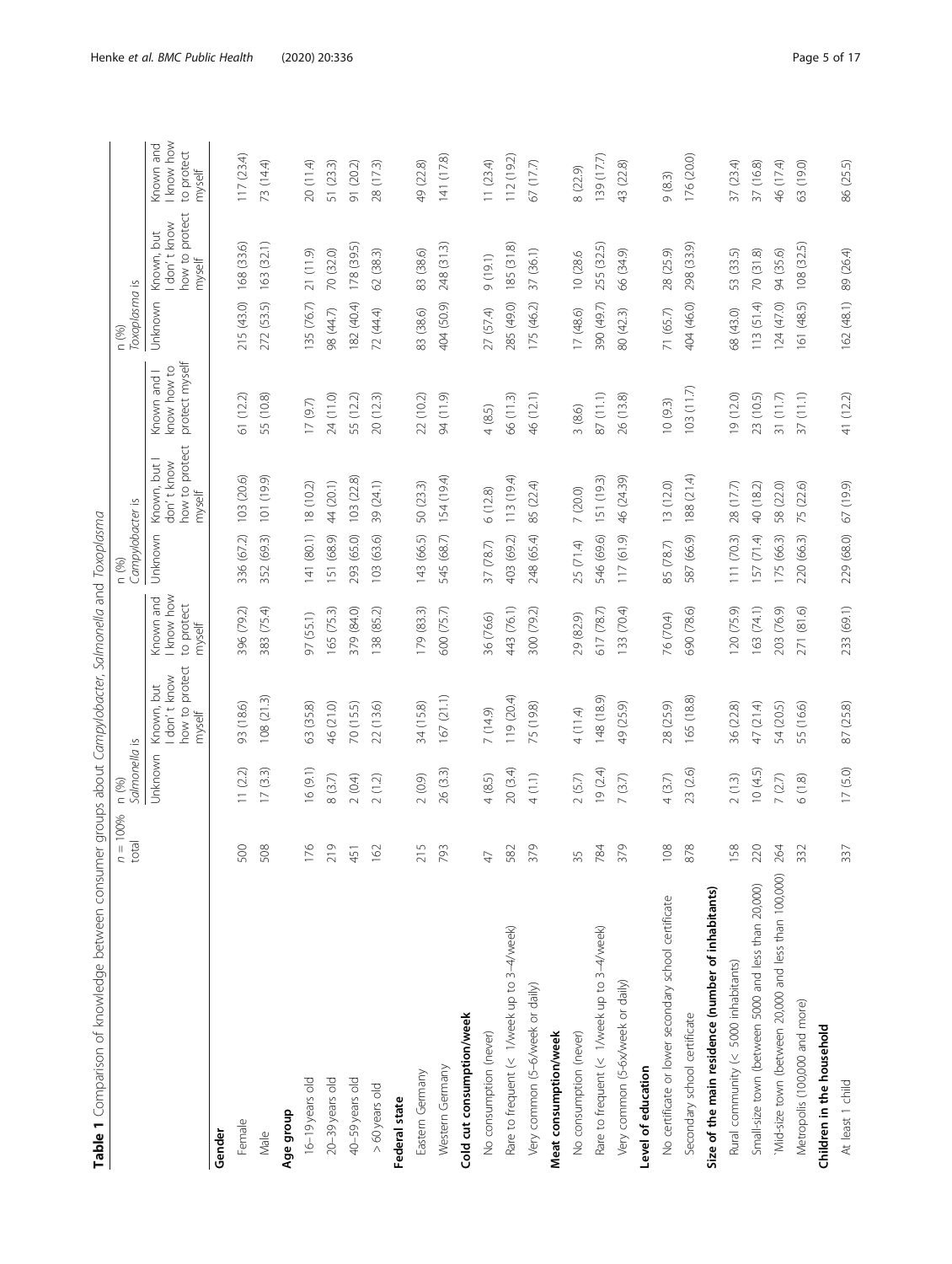|                                                                                                                                                                                                                                | ļ           |
|--------------------------------------------------------------------------------------------------------------------------------------------------------------------------------------------------------------------------------|-------------|
| 5<br>١<br>i                                                                                                                                                                                                                    |             |
| ׇ֚֬֓֕֓֡֡֡<br>l<br>j<br>I<br>j                                                                                                                                                                                                  |             |
| ن<br>بہ                                                                                                                                                                                                                        | í.          |
| ia hativiaan conclimar arolin<br>Ĵ<br>$\overline{ }$<br> <br> <br> <br> <br> <br> <br> <br>נת האבצע ה<br>l<br>$\mathbf{r}$<br>֖֖֖֖֖֖֖֖֖֖֖֧֖֧֚֚֚֚֚֚֚֚֚֚֚֚֚֚֚֚֚֚֚֚֚֚֚֚֚֡֬֝֬֝֓֞֡֓֬֝֓֞֡֬֓֞֡֬֓֞֡֞֞֞֝֬<br>j<br>Ì<br>I<br>١<br>l<br>I | .<br>.<br>. |
|                                                                                                                                                                                                                                |             |

|                                      | $n = 100\%$<br>total | Salmonella is<br>n (%) |                                                                |                                               | Campylobacter is<br>n (%) |                                                        |                                            | Toxoplasma is<br>n (%) |                                                                |                                                 |
|--------------------------------------|----------------------|------------------------|----------------------------------------------------------------|-----------------------------------------------|---------------------------|--------------------------------------------------------|--------------------------------------------|------------------------|----------------------------------------------------------------|-------------------------------------------------|
|                                      |                      |                        | how to protect<br>I don't know<br>Unknown Known, but<br>myself | know how<br>Known and<br>to protect<br>myself | Jnknown                   | how to protect<br>Known, but I<br>don't know<br>myself | protect myself<br>know how to<br>Known and |                        | how to protect<br>I don't know<br>Unknown Known, but<br>myself | I know how<br>Known and<br>to protect<br>myself |
| No children                          | 654                  | 11(1.7)                | 109 (16.7)                                                     | 534 (81.7)                                    | 444 (67.9) 136 (20.8)     |                                                        | 74 (11.3)                                  |                        | 315 (48.2) 236 (36.1)                                          | 103 (15.7)                                      |
| Monthly household income after taxes |                      |                        |                                                                |                                               |                           |                                                        |                                            |                        |                                                                |                                                 |
| Low income (< 1500€)                 | 252                  | 12(4.8)                | 62 (24.6)                                                      | 178 (70.6)                                    | $179(71.0)$ 46 (18.3)     |                                                        | 27 (10.7)                                  | 133 (52.8) 81 (32.1)   |                                                                | 38 (15.1)                                       |
| Middle income (1500 < 3600€)         | 418                  | 7(1.7)                 | 65 (15.6)                                                      | 346 (82.8)                                    | 277 (66.3) 93 (22.2)      |                                                        | 48 (11.5)                                  |                        | $177(423)$ 155 $(37.1)$                                        | 86 (20.6)                                       |
| High income (> 3600€)                | 176                  | (0.6)                  | 33 (18.8)                                                      | 142 (80.7)                                    | $11 (63.1)$ 44 (25.0)     |                                                        | 21 (11.9)                                  | 75 (42.6)              | 62 (35.2)                                                      | 39 (22.2)                                       |
| Occupational groups                  |                      |                        |                                                                |                                               |                           |                                                        |                                            |                        |                                                                |                                                 |
| Actor in the food chain              | Ξ                    | 7(6.0)                 | 25 (21.4)                                                      | 85 (72.6)                                     | 64 (54.7)                 | 31 (26.5)                                              | 22 (18.8)                                  | 54 (46.2)              | 34 (29.1)                                                      | 29 (24.8)                                       |
| Not an actor in the food chain       | 891                  | 21 (2.4)               | 176 (19.8)                                                     | 694 (77.9)                                    | 624 (70.0) 173 (19.4)     |                                                        | 94 (10.5)                                  | 433 (48.6)             | 297 (33.3)                                                     | 161 (18.1)                                      |
| Veterinarian                         |                      |                        |                                                                |                                               |                           |                                                        |                                            |                        |                                                                |                                                 |
| Yes                                  | $\overline{C}$       | 1(8.3)                 | 4(33.3)                                                        | 7(58.3)                                       | 2(16.7)                   | 4(33.3)                                                | 6(50.0)                                    | 3(25.0)                | 4 (33.3)                                                       | 5(41.7)                                         |
| $\frac{1}{2}$                        | 996                  | 27 (2.7)               | 197 (19.8)                                                     | 772 (77.5)                                    | 686 (68.9) 200 (20.1)     |                                                        | (0.110)                                    |                        | 484 (48.6) 327 (32.8)                                          | 185 (18.6)                                      |
|                                      |                      |                        |                                                                |                                               |                           |                                                        |                                            |                        |                                                                |                                                 |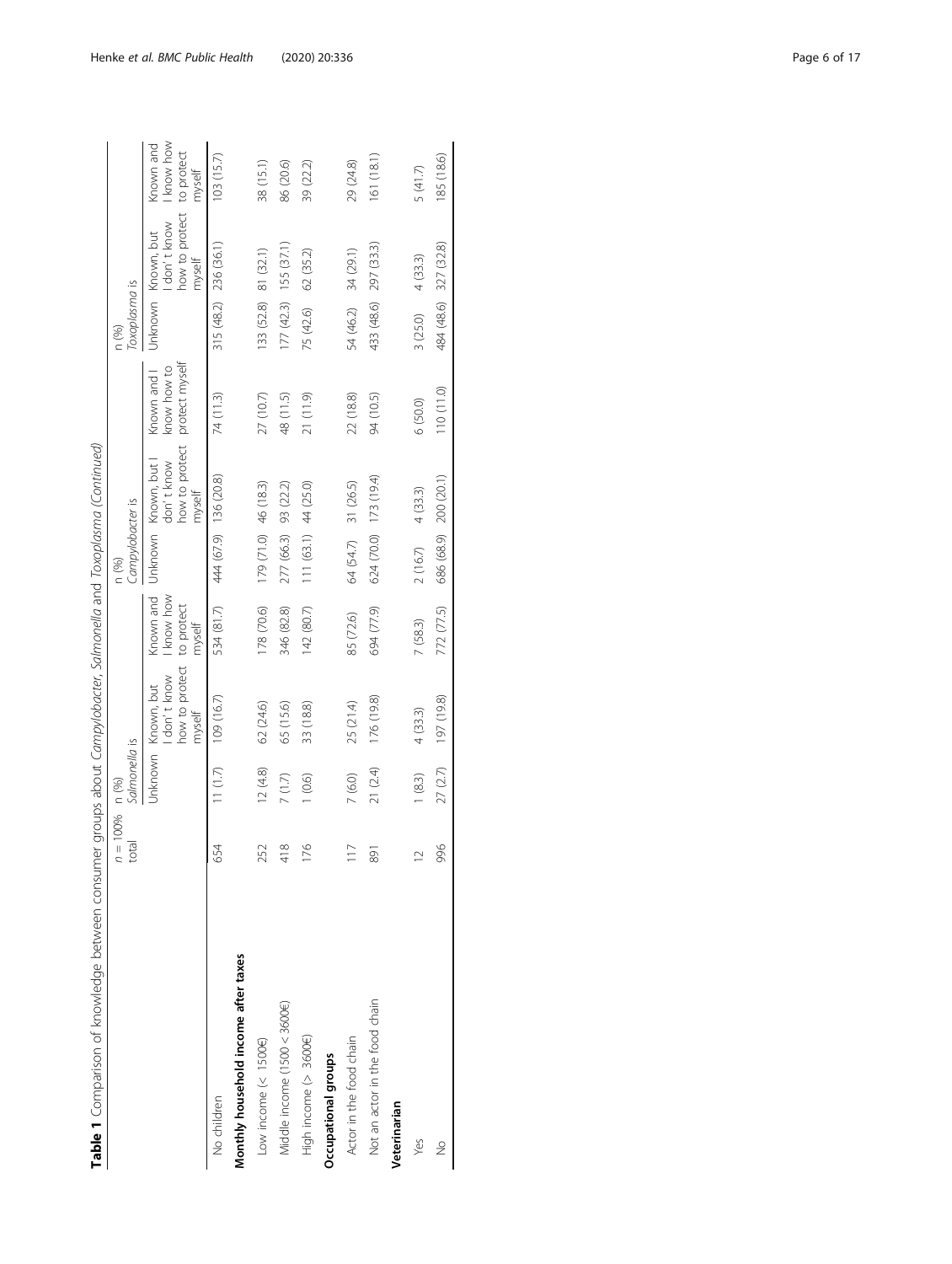| Consumer knowledge                                                  |       | n(%)<br>Campylobacter is<br>transmissible via meat | n(%)<br>Campylobacter is not<br>transmissible via meat | $X^2$ test<br>$p$ -value | ΟR | 95% CI        |
|---------------------------------------------------------------------|-------|----------------------------------------------------|--------------------------------------------------------|--------------------------|----|---------------|
| I have heard of it, <b>but I do not know</b> how to protect myself. | - 204 | 93 (45.6)                                          | 111(54.4)                                              | 0.002                    |    | $1.32 - 3.36$ |
| I have heard about it, and <b>I know</b> how to protect myself.     | 116   | 74 (63.8)                                          | 42 (36.2)                                              |                          |    |               |
| Total                                                               | 320   | 167(52.2)                                          | 153 (47.8)                                             |                          |    |               |

<span id="page-6-0"></span>Table 2 General consumer knowledge about meat as a vector of Campylobacter based on a representative survey in Germany (2017)

Of those consumers who did not know how to protect themselves against Salmonella infection, 78.6 (158/201) thought that Salmonella could be transmitted via meat. In comparison, 88.7% (691/779) of consumers who knew how to protect themselves against Salmonella infection thought that Salmonella could be transmitted via meat (Table 3). This difference was statistically significant (OR = 2.1;  $p < 0.001$ , chi-square test).

Approximately half (50.7%) of respondents who had at least heard of Toxoplasma (257/521) said that Toxoplasma was transmissible via meat. Of those consumers who did not know how to protect themselves against Toxoplasma infection, 40.8 (135/331) thought that Toxoplasma could be transmitted via meat. In comparison, 64.2% (122/190) of consumers who knew how to protect themselves against Toxoplasma infection thought that Toxoplasma could be transmitted via meat (Table [4](#page-7-0)). This difference was statistically significant ( $OR = 2.6$ ;  $p < 0.001$ , chi-square test).

# Investigation of knowledge about Campylobacter within different consumer groups

The level of knowledge varied significantly between different consumer groups concerning Campylobacter. The chi-square test showed significant differences in the levels of knowledge between the different age groups  $(p = 0.002)$ , education levels  $(p = 0.013)$ , and occupational groups (i.e., veterinarians and non-veterinarians  $(p < 0.001)$ , as well as between participants who were active in the food chain and those who did not work in the food chain ( $p = 0.001$ ) (Table [5\)](#page-8-0). All other variables tested, such as gender, location of main residence, state affiliation, frequency of cold cut and meat consumption, number of children in the household and household income after taxes, were not statistically significantly associated with the level of knowledge about Campylobacter at the univariable level (Table [5](#page-8-0)). Selected influencing factors were included in the multivariable logistic

regression model. In addition to the variables that were statistically significant in the univariable analysis, no further relevant potential risk factors or confounders were identified for inclusion in the multivariable model. In the final logistic regression model, the results of the univariable tests could be confirmed. Thus, the knowledge about Campylobacter differed significantly between different age groups ( $p < 0.001$ ), educational levels ( $p =$ 0.010) and selected professional groups, such as veterinarians and non-veterinarians ( $p = 0.004$ ) and actors and non-actors in the food chain ( $p = 0.007$ ). Knowledge increased significantly with age: 20- to 39-year-old participants were approximately twice as likely to know about Campylobacter as 16- to 19-year-old participants ( $OR =$ 2.021). The 40- to 59-year-old participants were slightly more than 2.5 times more likely to know about Campylobacter than the comparison group of 16- to 19-yearolds ( $OR = 2.664$ ). The participants older than 60 years old were almost 3 times more likely to know about *Campylobacter* than the comparison group ( $OR = 2.982$ ). We could also show that consumers with a higher level of education were significantly more frequently informed than those with a lower level of education. Consumers who had at least a secondary school certificate were almost twice as likely to know about Campylobacter as those who had no school certificate or a lower secondary school certificate ( $OR = 1.899$ ). Participants who were not actors in the food chain were significantly less frequently informed about Campylobacter than those in the food chain. This also applies to non-veterinarians in comparison to veterinarians.

# Knowledge differences about meat as a vector of Campylobacter within different consumer groups

In the univariable data analyses that focused on consumer knowledge of the transferability of *Campylobacter* via meat as the target variable, we could show a statistically significant effect of age  $(p = 0.042)$ . All other

Table 3 General consumer knowledge about meat as a vector of Salmonella based on a representative survey in Germany (2017)

| Consumer knowledge                                                      | n   | n(%)<br>Salmonella is<br>transmissible via meat | n(%)<br>Salmonella is not<br>transmissible via meat | $X^2$ test<br><i>p</i> -value | ΟR | 95% CL        |
|-------------------------------------------------------------------------|-----|-------------------------------------------------|-----------------------------------------------------|-------------------------------|----|---------------|
| I have heard of it, <b>but I do not know</b> how to protect myself. 201 |     | 158 (78.6)                                      | 43 (21.4)                                           | < 0.001                       |    | $1.43 - 3.20$ |
| I have heard about it, and <b>I know</b> how to protect myself.         | 779 | 691 (88.7)                                      | 88 (11.3)                                           |                               |    |               |
| Total                                                                   | 980 | 849 (86.6)                                      | 131 (13.4)                                          |                               |    |               |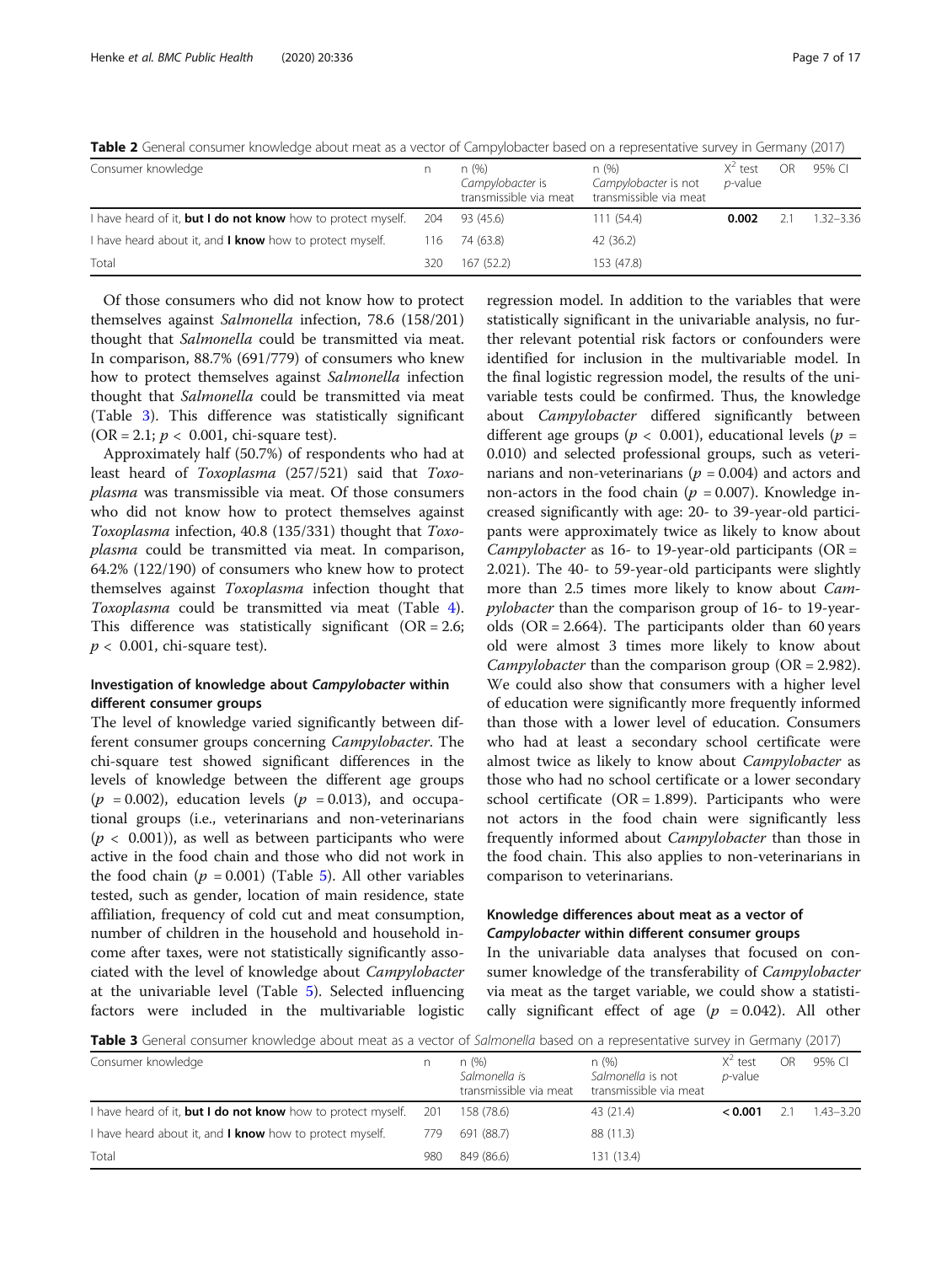| Consumer knowledge                                                                                        | n    | n (%)<br>Toxoplasma is transmissible<br>via meat | n(%)<br>Toxoplasma is not transmissible<br>via meat | $X^2$ test<br>$p$ -value | OR 95% CI     |
|-----------------------------------------------------------------------------------------------------------|------|--------------------------------------------------|-----------------------------------------------------|--------------------------|---------------|
| I have heard of it, <b>but I do not know</b> how to<br>protect myself.                                    |      | 331 135 (40.8)                                   | 196 (59.2)                                          | < 0.001                  | 2.6 1.80-3.77 |
| I have heard about it, and <b>I know</b> how to protect $\left( \frac{190}{22} \right)$ (64.2)<br>myself. |      |                                                  | 68 (35.8)                                           |                          |               |
| Total                                                                                                     | 521. | 257 (50.7)                                       | 264 (49.3)                                          |                          |               |

<span id="page-7-0"></span>Table 4 General consumer knowledge about meat as a vector of Toxoplasma based on a representative survey in Germany (2017)

variables examined did not show significant associations (Table [6\)](#page-10-0). Only participants who knew about Campylo*bacter* ( $n = 320$ ) were included in this analysis. The logistic regression confirmed that only age group was statistically associated with consumer knowledge of Campylobacter transmissibility via meat ( $p = 0.044$ ), although pairwise comparisons among age groups did not reveal significant differences (Table [7\)](#page-11-0).

# Knowledge differences about meat as a vector of Campylobacter, Salmonella and Toxoplasma between consumers with different levels of knowledge about possible protective measures against these pathogens (Tables [2,](#page-6-0) [3](#page-6-0) and 4)

The chi-square test proved a significant difference in knowledge about the transferability of Campylobacter via meat between consumers with different levels of knowledge about possible protective measures against *Campylobacter* ( $p = 0.002$ ). Those who knew how to protect themselves from Campylobacter infection were approximately twice as likely to know that Campylobacter was transmitted via meat as those who knew about Campylobacter but did not know how to protect themselves  $(OR = 2.103)$ .

With regard to Salmonella, the results indicated that there was a significant difference in knowledge about the transmissibility of Salmonella via meat between consumers with different consumer knowledge about possible protective measures against Salmonella ( $p < 0.001$ ). Those who knew how to protect themselves against Salmonella infection knew about twice as often that Salmonella was transmitted via meat as those who knew about Salmonella but did not know how to protect themselves  $(OR = 2.1)$ .

With regard to Toxoplasma, it was shown that there was a significant difference in knowledge about the transferability of Toxoplasma via meat between consumers with different levels of knowledge about possible protective measures against  $Toxoplasma$  ( $p < 0.001$ ). Those who knew how to protect themselves against Toxoplasma infection knew approximately 2.5 times more often that Toxoplasma was transmitted via meat than those who knew about Toxoplasma but did not know how to protect themselves  $(OR = 2.6)$ .

# **Discussion**

Campylobacteriosis was the most frequently reported zoonosis throughout the European Union in 2017, and salmonellosis was the second-most common zoonosis to be reported in the European Union [\[2](#page-14-0)]. In addition to Europe, the number of cases of campylobacteriosis has also increased in North America and Australia [[21\]](#page-15-0). The significant increase in the number of cases from below 55,000 in 2001 to more than 70,000 in 2016 in Germany highlights the importance of raising consumer awareness of Campylobacter. One reason for the increased case numbers could be that human consumption of poultry meat in Germany increased from 10.92 kg/head in 2001 to 13.19 kg/head in 2018  $[22]$  $[22]$  $[22]$ , and consumers therefore come into contact with Campylobacter more frequently. Another reason for the increasing case numbers, especially in the summer months from June to September, could be the increased ambient temperature. Yun and colleagues [[23](#page-15-0)] showed that the increase in ambient temperature is positively associated with the occurrence of Campylobacter. Although the incidences of salmonellosis decreased from 2001 to 2016 in Germany, in 2018, the number of infections was higher than in 2016 [\[24](#page-15-0)]. This shows that the success of activities to reduce the incidence cannot be taken for granted. The incidence of clinical toxoplasmosis ranged from 6 to 23 cases in the years 2002–2018 [\[24\]](#page-15-0) and thus remains well below the incidence of Salmonella and Campylobacter.

Since this survey was conducted by a commercial online survey company and included target panels with a stratified sample, the survey could be conducted with little effort in a short amount of time. The number of necessary participants was quickly reached, and timeconsuming recruitment was not necessary. In addition, the acceptance among the participants was high, as they consciously decided to be participants in a panel, and the questionnaire could be answered online at any time of day and at any place. Data input and transmission were performed automatically so that transmission errors could be minimized. However, this did not insulate the study from forms of bias that are characteristic of online surveys. First, not all participant groups may be available online. In the event of queries, assistance may not be possible. In addition, the environment cannot be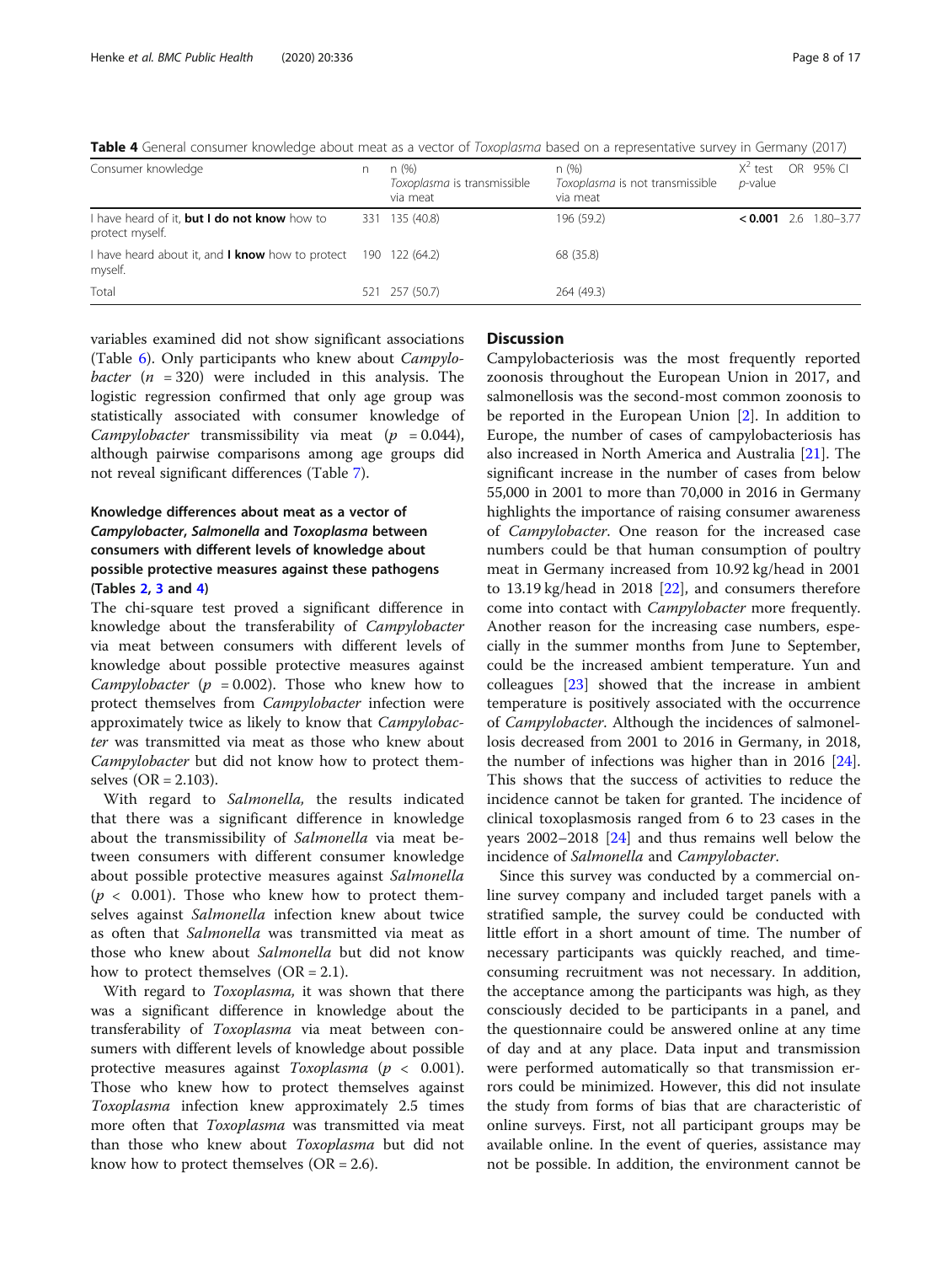<span id="page-8-0"></span>

|                                                      | n total | n (%) Campylobacter<br>is known | n (%) C <i>ampylobacter</i><br>is unknown | $X2$ test | p-value | Multivariable logistic regression (n = 986) |           |          |                 |
|------------------------------------------------------|---------|---------------------------------|-------------------------------------------|-----------|---------|---------------------------------------------|-----------|----------|-----------------|
|                                                      |         |                                 |                                           |           |         | b(SE)                                       | p-value   | Adj. OR  | 95% CI          |
| Gender                                               |         |                                 |                                           | 0.509     | 0.476   |                                             |           |          |                 |
| Female                                               | 500     | 164 (32.8)                      | 336 (67.2)                                |           |         |                                             |           |          |                 |
| Male                                                 | 508     | 156 (30.7)                      | 352 (69.3)                                |           |         |                                             |           |          |                 |
| Age group                                            |         |                                 |                                           | 15.356    | 0.002   |                                             |           |          |                 |
| 16-19 years old                                      | 176     | 35 (19.9)                       | 141 (80.1)                                |           |         |                                             | 0.001     | baseline |                 |
| 20-39 years old                                      | 219     | 68 (31.1)                       | 151 (68.9)                                |           |         | 0.704 (0.256)                               | 0.006     | 2.021    | $1.223 - 3.341$ |
| 40-59 years old                                      | 451     | 158 (35.0)                      | 293 (65.0)                                |           |         | 0.98(0.231)                                 | $<$ 0.001 | 2.664    | 1.693-4.191     |
| > 60 years old                                       | 162     | 59 (36.4)                       | 103 (63.6)                                |           |         | 1.093 (0.267)                               | $<0.001$  | 2.982    | 1.768-5.030     |
| Federal state                                        |         |                                 |                                           | 0.383     | 0.536   |                                             |           |          |                 |
| Eastern Germany                                      | 215     | 72 (33.5)                       | 143 (66.5)                                |           |         |                                             |           |          |                 |
| Western Germany                                      | 793     | 248 (31.3)                      | 545 (68.7)                                |           |         |                                             |           |          |                 |
| Cold cut consumption/week                            |         |                                 |                                           | 4.030     | 0.133   |                                             |           |          |                 |
| No consumption (never)                               | $47$    | 10(213)                         | 37(78.7)                                  |           |         |                                             |           |          |                 |
| Rare to frequent (< 1/week up to 3-4/week)           | 582     | 179 30.8)                       | 403 69.2)                                 |           |         |                                             |           |          |                 |
| Very common (5-6/week or daily)                      | 379     | 131 (37.6)                      | 248 (65.4)                                |           |         |                                             |           |          |                 |
| Meat consumption/week                                |         |                                 |                                           | 4.377     | 0.112   |                                             |           |          |                 |
| No consumption (never)                               | 35      | 10 (28.6)                       | 25 (71.4)                                 |           |         |                                             |           |          |                 |
| Rare to frequent (< 1/week up to 3-4/week)           | 784     | 238 (30.4)                      | 546 (69.6)                                |           |         |                                             |           |          |                 |
| Very common (5-6x/week or daily)                     | 189     | 72 (38.1)                       | 117(61.9)                                 |           |         |                                             |           |          |                 |
| Level of education                                   |         |                                 |                                           | 6.219     | 0.013   |                                             |           |          |                 |
| No certificate or lower secondary school certificate | 108     | 23 (21.3)                       | 85 (78.7)                                 |           |         |                                             |           | baseline |                 |
| At least secondary school certificate                | 878     | 291 (33.1)                      | 587 (66.9)                                |           |         | 0.641 (0.521)                               | 0.01      | 1.899    | $1.162 - 3.104$ |
| Size of the main residence (number of inhabitants)   |         |                                 |                                           | 2.328     | 0.507   |                                             |           |          |                 |
| Rural community (< 5000)                             | 158     | 47 (29.7)                       | 111(70.3)                                 |           |         |                                             |           |          |                 |
| Small-size town (between 5000 and less than 20,000)  | 220     | 63 (28.6)                       | 157 (71.4)                                |           |         |                                             |           |          |                 |
| Mid-size town (between 20,000 and less than 100,000) | 264     | 89 (33.7)                       | 175 (66.3)                                |           |         |                                             |           |          |                 |
| Metropolis (100,000 and more)                        | 332     | 112(33.7)                       | 220 (66.3)                                |           |         |                                             |           |          |                 |
| Children in the household                            |         |                                 |                                           | 10000     | 0.984   |                                             |           |          |                 |
| At least 1 children                                  | 337     | 108 (32.0)                      | 229 (68.0)                                |           |         |                                             |           |          |                 |
| No children                                          | 654     | 210 (32.1)                      | 444 (67.9)                                |           |         |                                             |           |          |                 |
| Monthly household income after taxes                 |         |                                 |                                           | 3.185     | 0.203   |                                             |           |          |                 |
| Low income (< 1500€)                                 | 252     | 73 (29.0)                       | 179 (71.0)                                |           |         |                                             |           |          |                 |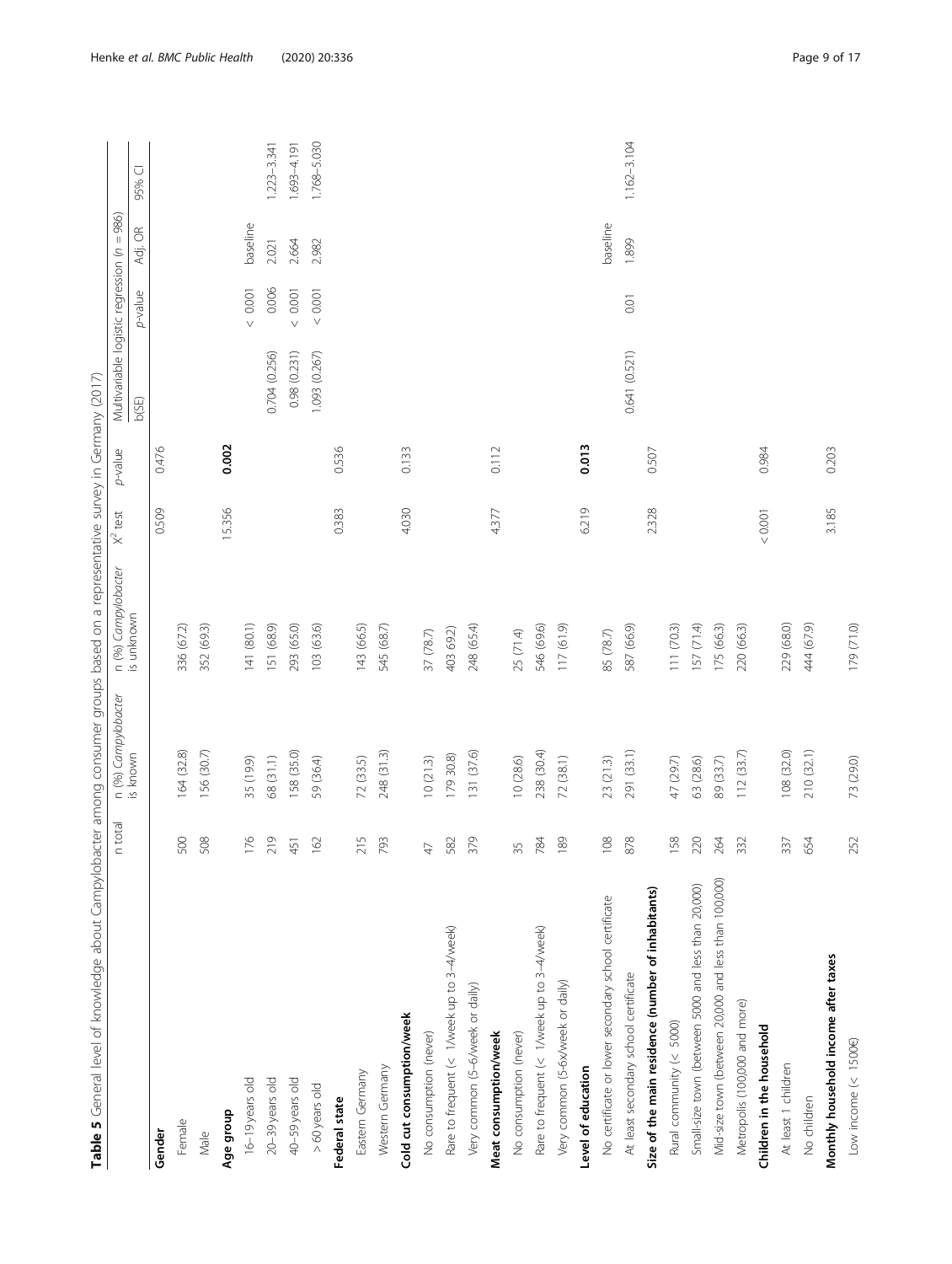| Table 5 General level of knowledge about Campylobacter among consumer groups based on a representative survey in Germany (2017) (Continued) |           |            |                                                                                                        |        |                  |                 |       |                 |             |
|---------------------------------------------------------------------------------------------------------------------------------------------|-----------|------------|--------------------------------------------------------------------------------------------------------|--------|------------------|-----------------|-------|-----------------|-------------|
|                                                                                                                                             | n total   |            | n (%) Campylobacter n (%) Campylobacter $X^2$ test p-value Multivariable logistic regression (n = 986) |        |                  |                 |       |                 |             |
|                                                                                                                                             |           | is known   | is unknown                                                                                             |        |                  | b(SE)           |       | p-value Adj. OR | 95% CI      |
| Middle income (1500 - < 3600€)                                                                                                              | 418       | 141(33.7)  | 277 (66.3)                                                                                             |        |                  |                 |       |                 |             |
| High income (> 3600€)                                                                                                                       | 176       | 65 (36.9)  | 111 (63.1)                                                                                             |        |                  |                 |       |                 |             |
| Occupational groups                                                                                                                         |           |            |                                                                                                        | 11.221 | 0.001            |                 |       |                 |             |
| Actor in the food chain                                                                                                                     | 117       | 53 (45.3)  | 64 (54.7)                                                                                              |        |                  |                 |       | baseline        |             |
| Not an actor in the food chain                                                                                                              | 891       | 267 (30.0) | 624 (70.0)                                                                                             |        |                  | $-0.589(0.217)$ | 0.007 | 0.555           | 0.362-0.849 |
| Veterinarian                                                                                                                                |           |            |                                                                                                        | 14.916 | $\frac{2000}{5}$ |                 |       |                 |             |
| Yes                                                                                                                                         | $\approx$ | 10(83.3)   | 2(16.7)                                                                                                |        |                  |                 |       | baseline        |             |
| ş                                                                                                                                           | 996       | 310 (31.1) | 686 (68.9)                                                                                             |        |                  | $-2.381(0.817)$ | 0.004 | 0.092           | 0.019-0.459 |
|                                                                                                                                             |           |            |                                                                                                        |        |                  |                 |       |                 |             |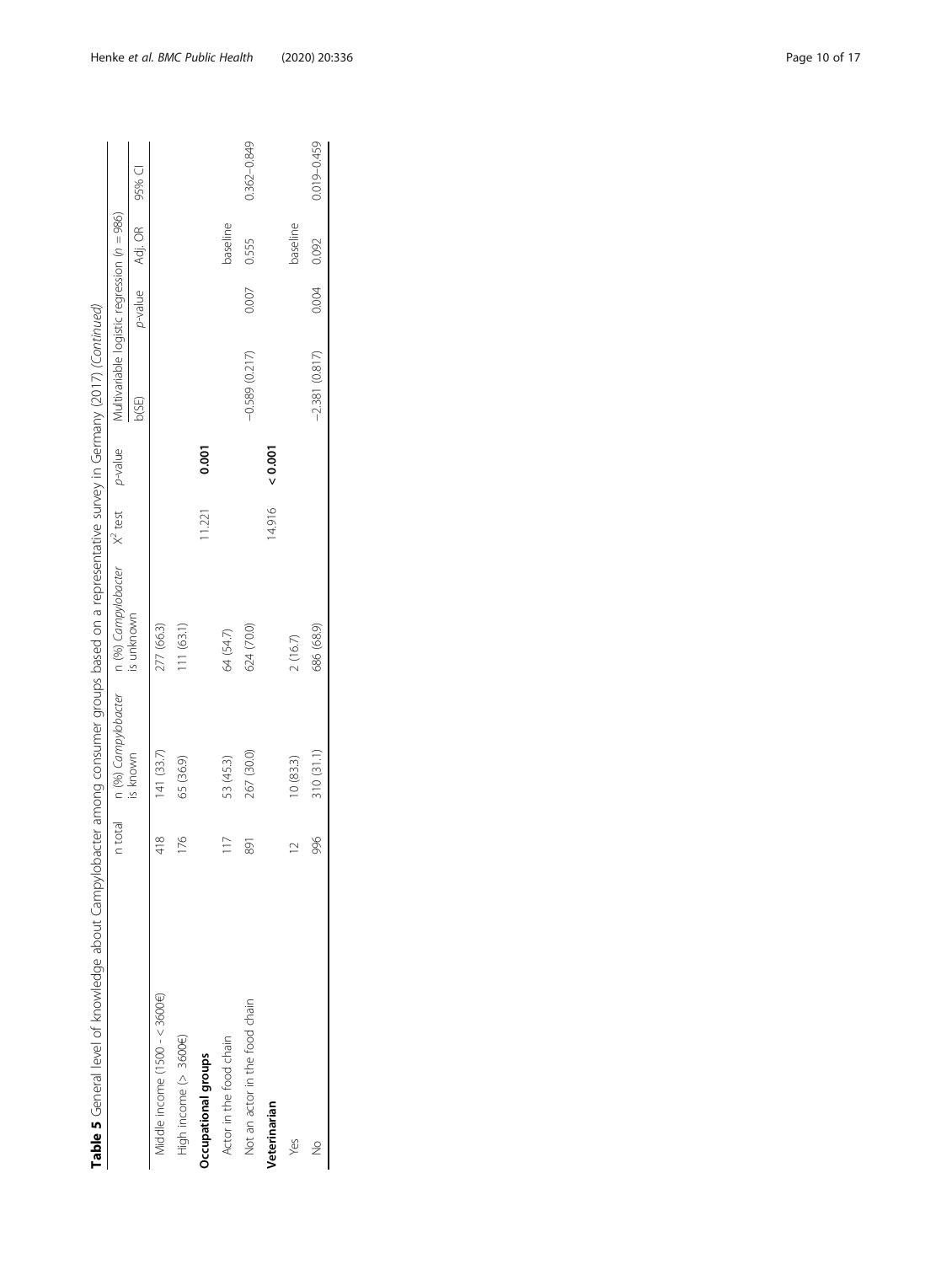<span id="page-10-0"></span>Table 6 Knowledge of consumer groups about the transmissibility of Campylobacter via meat based on a representative survey in Germany (2017). Included were participants who knew about Campylobacter ( $n = 320$ )

|                                                      | n<br>total | n(%)<br>Transferability is known | n(%)<br>Transferability is unknown | $\overline{X^2}$ -test<br>$p$ -value |
|------------------------------------------------------|------------|----------------------------------|------------------------------------|--------------------------------------|
| Gender                                               |            |                                  |                                    | 0.926                                |
| Female                                               | 164        | 86 (52.4)                        | 78 (47.6)                          |                                      |
| Male                                                 | 156        | 81 (51.9)                        | 75 (48.1)                          |                                      |
| Age group                                            |            |                                  |                                    | 0.042                                |
| 16-19 years old                                      | 35         | 16 (45.7)                        | 19 (54.3)                          |                                      |
| 20-39 years old                                      | 68         | 34 (50.0)                        | 34 (50.0)                          |                                      |
| 40-59 years old                                      | 158        | 94 (59.5)                        | 64 (40.5)                          |                                      |
| > 60 years old                                       | 59         | 23 (39.0)                        | 36 (61.0)                          |                                      |
| <b>Federal state</b>                                 |            |                                  |                                    | 0.516                                |
| Eastern Germany                                      | 72         | 40 (55.6)                        | 32 (44.4)                          |                                      |
| Western Germany                                      | 248        | 127 (51.2)                       | 121 (48.8)                         |                                      |
| Cold cut consumption/week                            |            |                                  |                                    | 0.083                                |
| No consumption (never)                               | 10         | 8(80.0)                          | 2(20.0)                            |                                      |
| Rare to frequent (< 1/week up to 3-4/week)           | 179        | 86 (48.0)                        | 93 (52.0)                          |                                      |
| Very common (5-6/week or daily)                      | 131        | 73 (55.7)                        | 58 (44.3)                          |                                      |
| Meat consumption/week                                |            |                                  |                                    | 0.506                                |
| No consumption (never)                               | 10         | 7(70.0)                          | 3(30.0)                            |                                      |
| Rare to frequent (< 1/week up to 3-4/week)           | 238        | 122 (51.3)                       | 116(48.7)                          |                                      |
| Very common (5-6x/week or daily)                     | 72         | 38 (52.8)                        | 34 (47.2)                          |                                      |
| Level of education                                   |            |                                  |                                    | 0.615                                |
| No certificate or lower secondary school certificate | 23         | 11(47.8)                         | 12 (52.2)                          |                                      |
| At least secondary school certificate                | 291        | 155 (53.3)                       | 136 (46.7)                         |                                      |
| Size of the main residence                           |            |                                  |                                    | 0.511                                |
| Rural community (< 5000 inhabitants)                 | 47         | 26 (55.3)                        | 21 (44.7)                          |                                      |
| Small-size town (5000 - < 20,000 inhabitants)        | 63         | 34 (54.0)                        | 29 (46.0)                          |                                      |
| Mid-size town (20,000 - < 100,000 inhabitants)       | 89         | 41 (46.1)                        | 48 (53.9)                          |                                      |
| Metropolis (100,000 inhabitants and more)            | 112        | 63 (56.3)                        | 49 (43.8)                          |                                      |
| Children in the household                            |            |                                  |                                    | 0.519                                |
| At least 1 child                                     | 108        | 54 (50.0)                        | 54 (50.0)                          |                                      |
| No children                                          | 210        | 113 (53.8)                       | 97 (46.2)                          |                                      |
| Monthly household income after taxes                 |            |                                  |                                    | 0.602                                |
| Low income $(< 1500 \epsilon)$                       | 73         | 43 (58.9)                        | 30 (41.1)                          |                                      |
| Middle income (1500€ to < 3600€)                     | 141        | 75 (53.2)                        | 66 (46.8)                          |                                      |
| High income ( $> 3600 \in$ )                         | 65         | 33 (50.8)                        | 32 (49.2)                          |                                      |
| <b>Occupational groups</b>                           |            |                                  |                                    | 0.918                                |
| Actor in the food chain                              | 53         | 28 (52.8)                        | 25 (47.2)                          |                                      |
| Not an actor in the food chain                       | 267        | 139 (52.1)                       | 128 (47.9)                         |                                      |
| Veterinarian                                         |            |                                  |                                    | 0.888                                |
| Yes                                                  | 10         | 5(50.0)                          | 5(50.0)                            |                                      |
| No                                                   | 310        | 162 (52.3)                       | 148 (47.7)                         |                                      |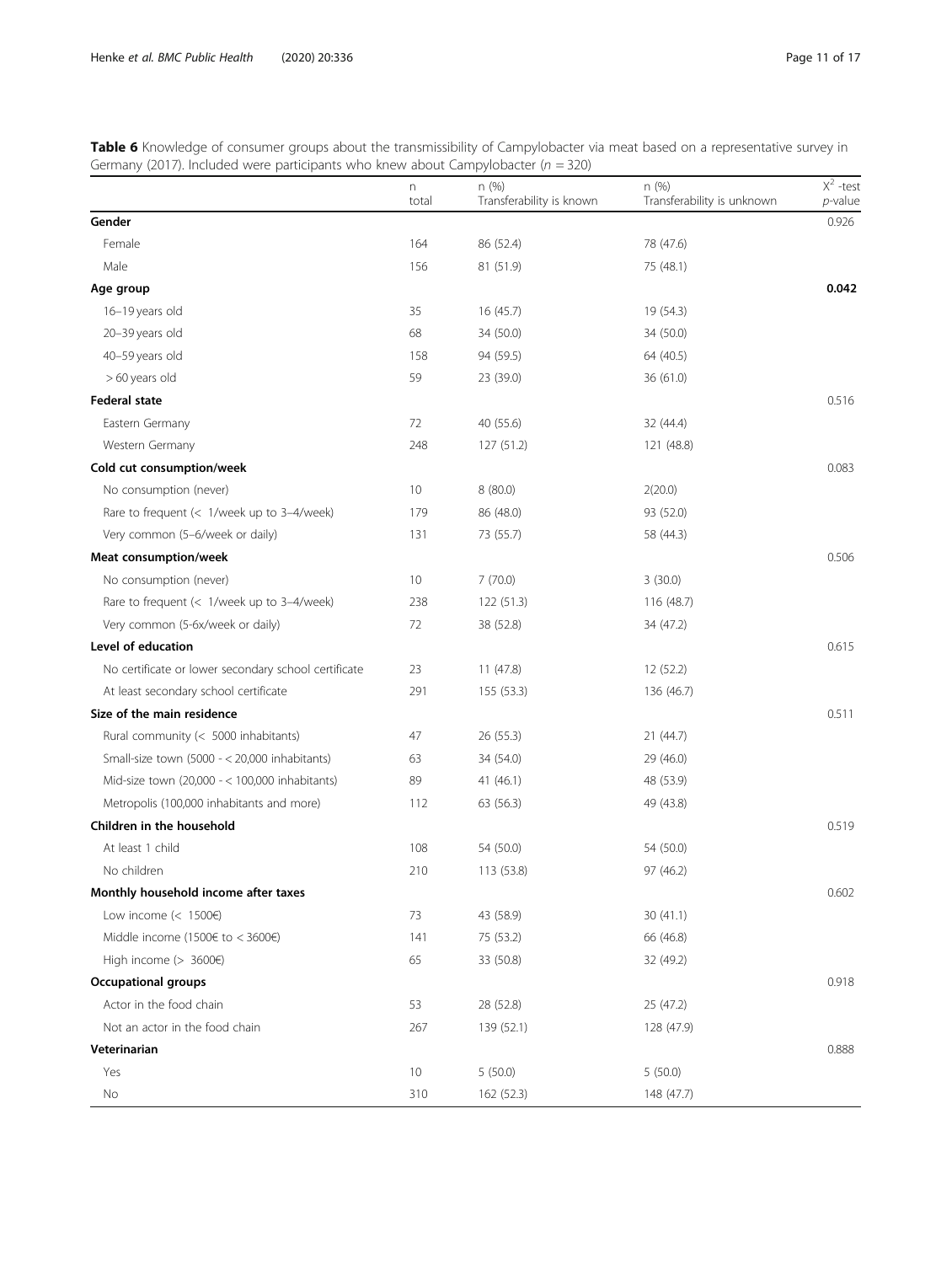<span id="page-11-0"></span>Table 7 Differences by age group in the knowledge that Campylobacter is transmissible via meat

| Logistic regression ( $n = 320$ ) |                 |         |       |             |
|-----------------------------------|-----------------|---------|-------|-------------|
|                                   | b(SE)           | p-value | OR    | 95% CI      |
| 16-19 years old                   |                 | 0.044   |       |             |
| 20-39 years old                   | 0.172(0.417)    | 0.680   | 1.188 | 0.524-2.689 |
| 40-59 years old                   | 0.556(0.376)    | 0.139   | 1744  | 0.835-3.645 |
| > 60 years old                    | $-0.276(0.432)$ | 0.522   | 0759  | 0.326-1.768 |

controlled during the survey. The presence of third parties cannot be ruled out, nor can the presence of other media, e.g., to provide assistance, be excluded [\[25](#page-15-0)]. Answering individual questionnaires by using automated answer scripts is theoretically possible but rather unlikely. The survey is not open to the public, and each person receives an individual e-mail link that can only be used once. Although there is no 100% guarantee, the panel provider takes as much care as possible to prevent automated answers.

Our results showed that the proportion of participants who did not know about Campylobacter at all was 68.3%. This corresponds with the results of another study among consumers from Germany, in which 75% of the respondents did not know that Campylobacter occurs in food [\[9](#page-15-0)]. Publications from other European and non-European countries also show that consumers' knowledge of Campylobacter is predominantly poor. A total of 83.3% of Slovenian consumers did not know about Campylobacter [[19\]](#page-15-0). In an Australian study, only 8% of respondents knew about Campylobacter [[16\]](#page-15-0). A total of 22% of respondents in an Austrian study [[14](#page-15-0)] and 16% of respondents in a U.S. study [[13\]](#page-15-0) had already heard of Campylobacter. In the U.S., consumer knowledge seems to have increased in recent years, since in an earlier study, only 7% of the participants had heard of Campylobacter [\[15](#page-15-0)].

Our results also showed that most consumers in Germany (> 97%) have heard of Salmonella at least once before. This corresponds with the results of another study among consumers from Germany, in which 96% of consumers had already heard of Salmonella in food [[26\]](#page-15-0). In another study with an open question about pathogenic germs in food, only slightly more than half (58.3%;  $n = 420$ ) of the respondents mentioned Salmon-ella [[27\]](#page-15-0). Publications from other European and non-European countries also showed that consumer knowledge of Salmonella is generally good. In Austria, 98% of consumers knew about Salmonella [[14\]](#page-15-0). In Ireland, 92.9% of respondents have already heard of Salmonella [[18\]](#page-15-0). In the Netherlands, a study found that 97.4% of respondents said they knew that they could be infected with *Salmonella* from contaminated foods [\[28](#page-15-0)]. In two U.S. studies, more than 90% of consumers had already heard of Salmonella [[13](#page-15-0), [15\]](#page-15-0). In comparison to Salmonella and Campylobacter, our results showed that the general knowledge about Toxoplasma was almost equally divided among consumers. Forty-eight percent had never heard of the pathogen, and 51.7% had at least heard of Toxoplasma. In a study from Poland in which 565 pregnant women participated, 439 (94.4%) of the respondents were aware of toxoplasmosis. A total of 77.4% knew it was a zoonosis [[29](#page-15-0)]. A U.S. study showed that 48% of pregnant women had heard or seen information about toxoplasmosis [\[30\]](#page-15-0). A survey of pregnant and postpartum women in Brazil showed that only 27.8% knew that the disease existed. Most of them (72.2%) had never heard of toxoplasmosis [[31](#page-15-0)]. In a study from Zimbabwe, only 4% of 49 respondents knew that toxoplasmosis was a zoonosis that could be transmitted via cats [\[32\]](#page-15-0). Overall, there appear to be fewer consumer surveys than on Campylobacter and Salmonella. This may be because clinical symptoms usually do not occur except in pregnant women. In addition, the overall case numbers are significantly lower than those for Campylobacter and Salmonella in Germany as well as throughout the EU [\[33](#page-15-0)].

Our study showed that meat was not sufficiently known as the main vector of Campylobacter. Only half (52.2%) of those who knew about *Campylobacter* ( $n =$ 320) knew that it could be transmitted to humans via meat. Although 116 consumers indicated that they knew how they could protect themselves, 36.2% (42/116) did not know that transmission occurs via meat. In general, consumers are aware that food-borne infections are often associated with chicken meat [[34,](#page-15-0) [35](#page-15-0)], but an international comparison also shows that consumers do not know that meat is a vector of Campylobacter. An Australian study showed that only 9% of consumers associate *Campylobacter* with chicken and poultry [[16](#page-15-0)]. In a U.S. study, only 0.4% of respondents could name a Campylobacter vector [[36](#page-15-0)]. In Slovenia, only 18% of respondents knew how often Campylobacter was present on poultry meat in retail outlets [[19\]](#page-15-0). A study from Switzerland showed a high level of general knowledge about pathogenic bacteria in poultry meat, but pathogenic bacteria are perceived as the least threatening in comparison to other potential food risks, such as the intake of too many calories, an unbalanced diet, hormone residues in meat or allergies [\[37](#page-15-0)]. In New Zealand, only 15% of respondents knew that a very high proportion of fresh chicken is contaminated with Campylobacter [\[11](#page-15-0)]. In a UK study, 24% of respondents had heard that Campylobacter can cause foodborne infection [[12](#page-15-0)].

Our study also showed that meat was predominantly known as a vector of Salmonella. Only 13.4% of all respondents (131/980) who knew about Salmonella said they did not know that these pathogens could be transmitted to humans via meat. Nevertheless, it was found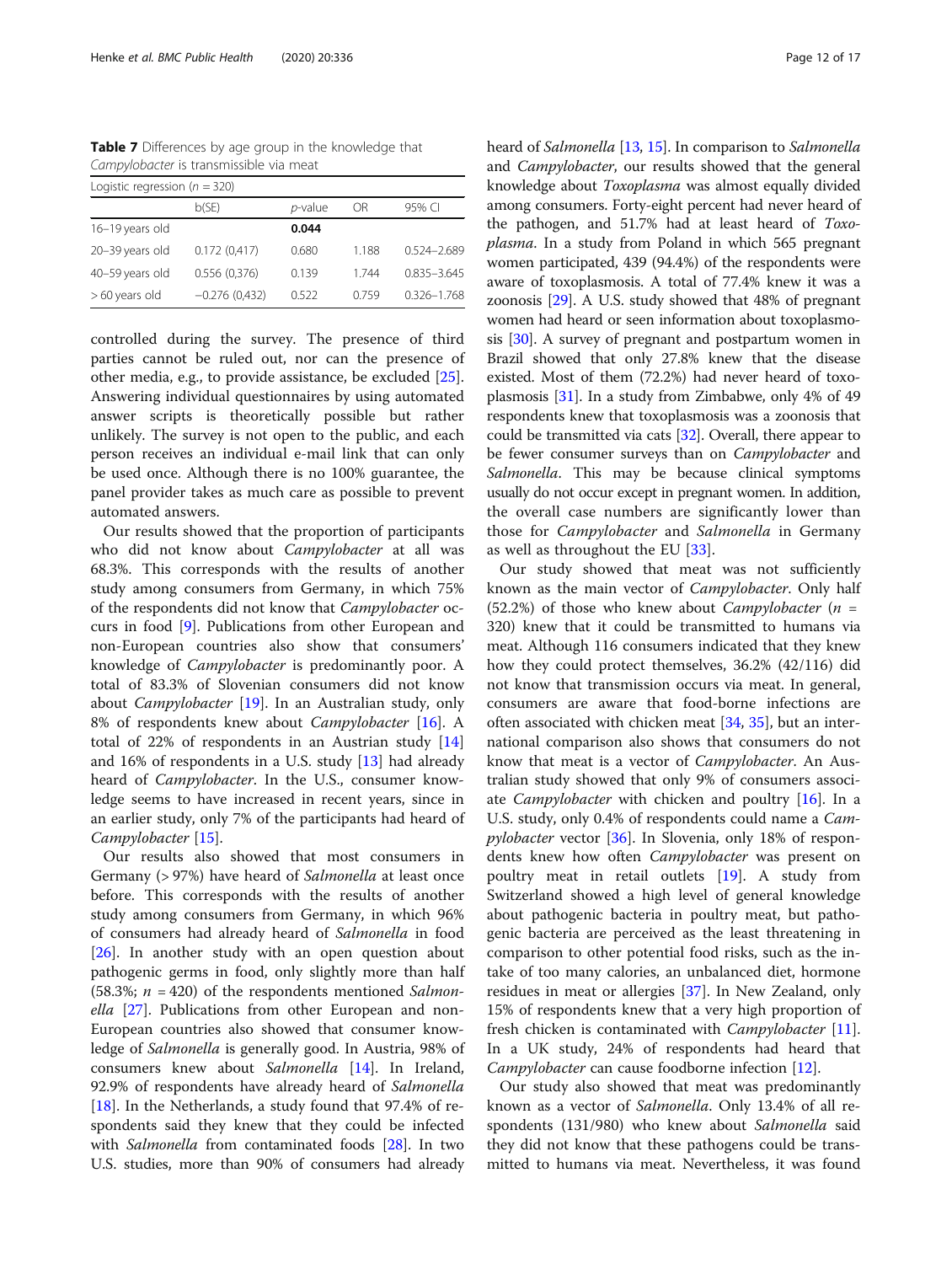that some consumers misjudged their knowledge. Of those who said they knew how to protect themselves, 11.3% (88/779) did not know that Salmonella was transmissible via meat. An international comparison shows that many consumers are aware that meat can be a source of Salmonella transmission. A survey of students at the University of Maine showed that slightly more than half of those surveyed (57.3%) were aware of an as-sociation between Salmonella and raw chicken [\[38](#page-15-0)]. Murray and Glass-Kaastra [[34\]](#page-15-0) showed that the majority of respondents are aware of the risks of foodborne illness associated with chickens, and the majority are aware that chickens that are not fully cooked can be a cause of foodborne illness. A study in Mexico showed that fresh meat is the most commonly considered sources of salmonellosis compared to other food categories, such as "fruits and vegetables" or "dairy products" [[39\]](#page-15-0). In an Italian study, on the other hand, the awareness of Salmonella transmission was not particularly high. Only approximately  $\frac{1}{4}$  of the respondents were aware of food vehicles for the transmission of Sal-monella [\[40\]](#page-15-0). In Ireland, a study showed that of those who knew about Salmonella, only 23.1% knew that Salmonella can be transmitted via poultry. Only 4.7% knew that Salmonella could be transmitted via pork. The most frequently mentioned possible vectors that were correct were eggs (44%) [[18](#page-15-0)].

In our study, 50.7% knew that Toxoplasma could be transmitted via meat. Thus, we can conclude that consumers know more about the transmissibility of Toxoplasma via meat than about the transmissibility of Campylobacter via meat. A U.S. study showed that only 30% of pregnant women were aware that Toxoplasma may be found in raw or undercooked meat [\[30\]](#page-15-0). Another U.S. showed that only 24% of the respondents knew that Toxoplasma can be transmitted via food [\[13\]](#page-15-0). In a study from Poland that included only pregnant women, 46.7% knew that raw or uncooked meat was a route of transmission [[29](#page-15-0)]. Nevertheless, it is also evident that significantly fewer consumers (16%) know that Campylobacter can be transmitted via food. Again, most consumers (93%) know that Salmonella can be transmitted via food [\[13\]](#page-15-0).

Since the consumption of meat is known to be the main cause of Campylobacter infection, a reduction in meat consumption could lead to a reduced incidence of Campylobacter food-borne infections. A general reduction in meat consumption would also have the advantage of a lower number of Salmonella and Toxoplasma infections, although consumer knowledge of these pathogens is higher. Clinically manifest diseases or even deaths associated with the consumption of meat, and therefore secondary health care costs, may be reduced if knowledge about foodborne diseases were more widespread. Switching to a vegetarian diet would also reduce infection with these pathogens, as meat is the most common source of foodborne infections. A complete reduction in incidence is not possible because Campylobacter is also transmissible through raw milk [\[3](#page-14-0)] and Salmon-ella through eggs [[33\]](#page-15-0).

In addition, only 11.5% of the participants in our study who had heard of at least *Campylobacter* ( $n = 320$ ) knew how to protect themselves from *Campylobacter* infection. Thus, it is not sufficient only to increase the level of knowledge about *Campylobacter*. In Germany, there are still too many consumers who do not wash their hands or the cutting board after preparing raw meat [[41\]](#page-15-0). This result seems contradictory at first, since a survey of the German Federal Institute for Risk Assessment shows that 90% of the respondents indicated that they know how to protect themselves against pathogenic bacteria in their own household. At the same time, this survey also shows that only a minority of 9% of German consumers believe that compliance with kitchen hygiene serves as a protective measure against bacteria [\[42](#page-15-0)]. International comparative studies show that consumers are well aware of good hygiene practices and that many consumers are familiar with hygiene measures, such as washing their hands after handling raw meat [\[43,](#page-15-0) [44](#page-15-0)]. One reason for the nevertheless increasing incidence of foodborne infections in general could be that consumers do not wash their hands properly, and cross-contamination still occurs [\[45](#page-15-0)]. Health policy has long recognized that insufficient consumer awareness of Campylobacter is a problem, and scientific institutions have already compiled comprehensive information for consumers. However, although much information about Campylobacter and protection against infection is available at the national and international levels [\[46](#page-15-0)–[49](#page-16-0)], our results suggest that the available information does not reach consumers. Consumers must actively search for available information material. Increased media attention could increase consumer awareness and vigilance in food handling [[44](#page-15-0)]. The general lack of dramatic outbreak situations for Campylobacter explains why media attention is rather weak. The total number of *Campylobacter* outbreaks is much lower than that of Salmonella infections. The number of people who need hospital treatment due to clinical symptoms is much lower for *Campylobacter* than for *Salmonella* [[33](#page-15-0)]. Regarding Campylobacter, 3% of the patients need to be hospitalized, whereas this is necessary for 19.5% of Salmonella patients. In addition, low mortality has occurred in those with *Campylobacter* infections than in those with *Salmonella* infections [[33](#page-15-0)].

Providing a label with appropriate handling instructions or warning signs indicating the Campylobacter risk could increase consumer awareness. This is confirmed, for example, by the results of other consumer surveys [[11,](#page-15-0) [50\]](#page-16-0). Approximately 80% of consumers in Germany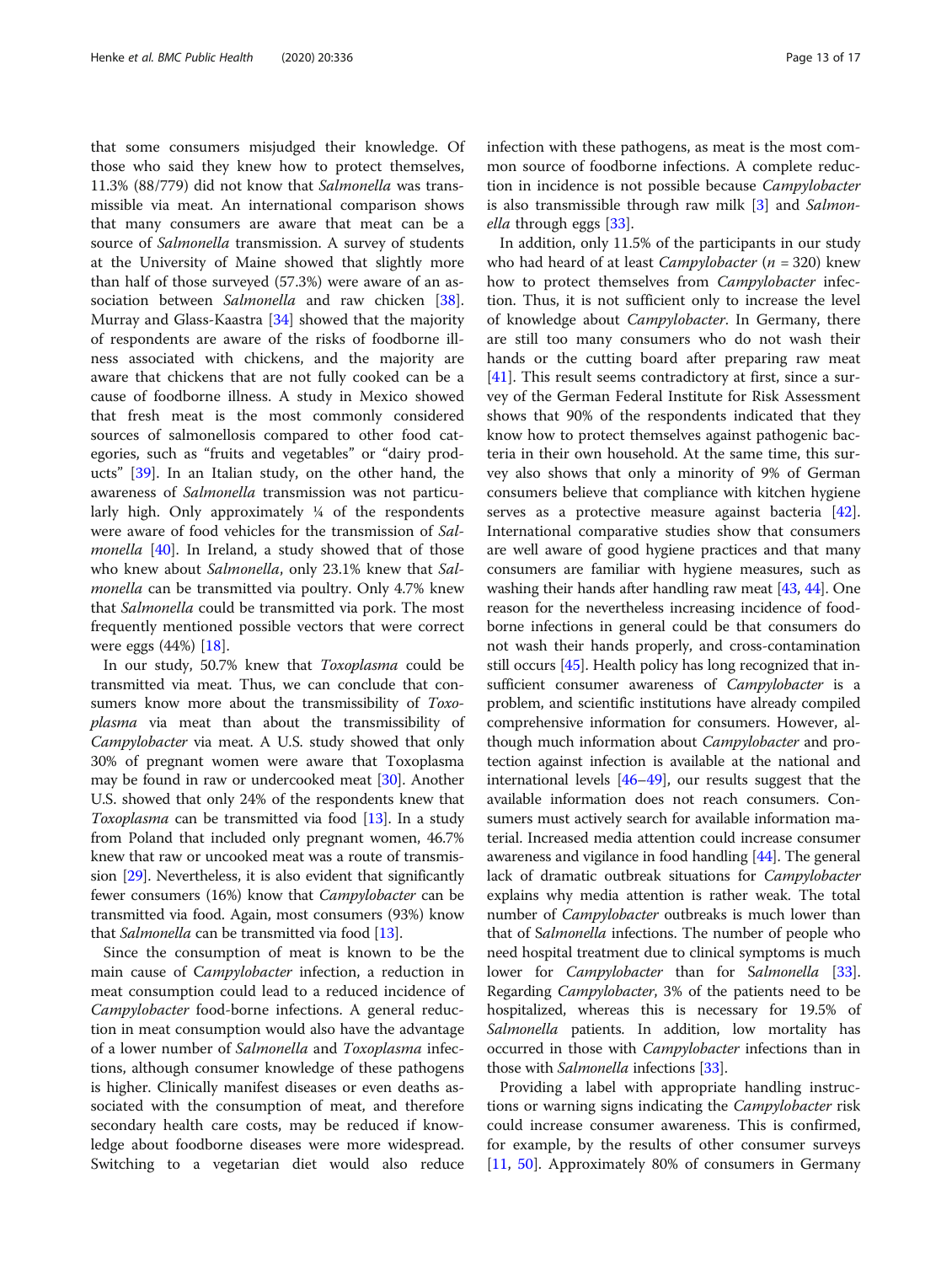have the opinion that it is not easy to discern whether a foodstuff can cause health problems if handled incorrectly [[51\]](#page-16-0). According to the results of the Deutsche Landwirtschafts-Gesellschaft e.V [[52\]](#page-16-0)., which informs consumers about the quality of food (among other things) and conducts studies on the food industry, consumers in Germany think that such information on the packaging would be very useful. It is therefore necessary to identify methods to ensure that the available information materials reach consumers.

According to the Robert Koch Institute case numbers of Campylobacter, men are generally more exposed to infections than women  $[53]$  $[53]$  $[53]$ . However, in our study, we could not show that men were significantly less informed about *Campylobacter* than women. Therefore, we could not confirm any association between the level of knowledge of men and women and the incidence of the disease. This is also coincident with results from Lin et al. [\[15](#page-15-0)]. Women are significantly more interested in food safety issues than men, although there is no statistically significant relationship between gender and food safety knowledge [[35](#page-15-0)]. This is confirmed in other studies [[54,](#page-16-0) [55](#page-16-0)]. Rossvoll et al. [\[56\]](#page-16-0) came to a different conclusion: according to their results, men seem to know less about food safety than women and have more knowledge deficits in hygiene practices. It has also been shown that there are knowledge differences between men and women regarding the fact that microorganisms are the cause of food-borne infections [[57](#page-16-0)]. Tomaszewska et al. [\[58\]](#page-16-0) found different results in two different countries in their study: while in Poland, women showed a slightly higher level of knowledge about food hygiene than men, this significant gender difference in knowledge could not be established in Thailand.

Younger consumers are less interested in food safety issues than older consumers are [[35](#page-15-0)]. This could explain why the knowledge about *Campylobacter* in our study differed statistically significant by age group, and young adults < 20 years were the least informed. A possible explanation would be that approximately 80% of the female and over 80% of the male 19-year-olds still live in their parents' households [\[59](#page-16-0)]. In addition, 30% of individuals under 19 years old in Germany generally do not prepare their meals themselves, whereas those over 60 years old cook more often than the average person [\[60](#page-16-0)]. Children may not be as concerned about food safety and the transmission of pathogens through food because the parents often prepare the food for the children even if they are already grown up. In comparison to our study, Lin et al. [\[15\]](#page-15-0) found that the age groups investigated in their study did not differ significantly with regard to Campylobacter knowledge. Similarly, Stratev et al. [[54](#page-16-0)] could not establish a significant relationship between age and knowledge of food safety.

We found that consumers with a higher education level were significantly more informed about Campylobacter than those with lower education. Similar results were also shown in a U.S. study. Consumers with at least some college education are more likely to have heard of Campylobacter than those with less education were [\[15](#page-15-0)]. Further study results also suggest that the more educated consumers are, the better their knowledge of food safety [\[55,](#page-16-0) [61\]](#page-16-0). However, Zorba and Kaptan [\[35](#page-15-0)] found no significant correlation between educational level and food safety issues.

Comparable to our study, other studies have not found that consumers with higher household incomes after taxes are significantly better informed about Campylo-bacter than are consumers with lower incomes [\[15](#page-15-0)]. However, there are also studies showing that safe food handling is more prevalent among consumers with higher incomes [[62](#page-16-0)].

We could confirm that actors in the food chain, and veterinarians in particular, are better informed about Campylobacter than are those who are not or have not been active in this sector. We have assumed that there is a certain level of knowledge about pathogens that occur in the immediate occupational sector. A study from Ontario that surveyed actors and veterinarians involved in pig production showed corresponding results. More veterinarians were familiar with Campylobacter and other microbial hazards than were individuals in other occupational groups. One explanation seems to be that veterinarians are informed about pathogens through their education and that knowledge about zoonosis is an important component  $[63]$  $[63]$ . However, our finding that more than half of the actors in the food chain (54.7%) did not know about Campylobacter at all was very interesting. One survey showed significant gaps in the knowledge of Campylobacter among broiler chicken producers. While 82.4% of those surveyed know that Salmonella could be transmitted to humans via contaminated chicken meat, only 21% of chicken meat producers knew that the same applies to *Campylobacter*  $[64]$  $[64]$ . A survey of pork producers showed that knowledge of Campylobacter is also low among this group. Only 12.8% of respondents knew that Campylobacter could infect humans [\[65\]](#page-16-0). There also seem to be gaps in the knowledge of food workers in meat processing plants. While there is a high level of knowledge of general protective measures, most workers are not well aware of specific diseases or pathogens that could be transmitted through food  $[66]$ . A U.S. study from Pennsylvania also showed gaps in the knowledge of poultry product vendors about pathogens and crosscontamination during poultry processing [\[67](#page-16-0)].

Although there are statistically significant differences in the level of knowledge by age group, educational level, occupational group and status as a veterinarian, there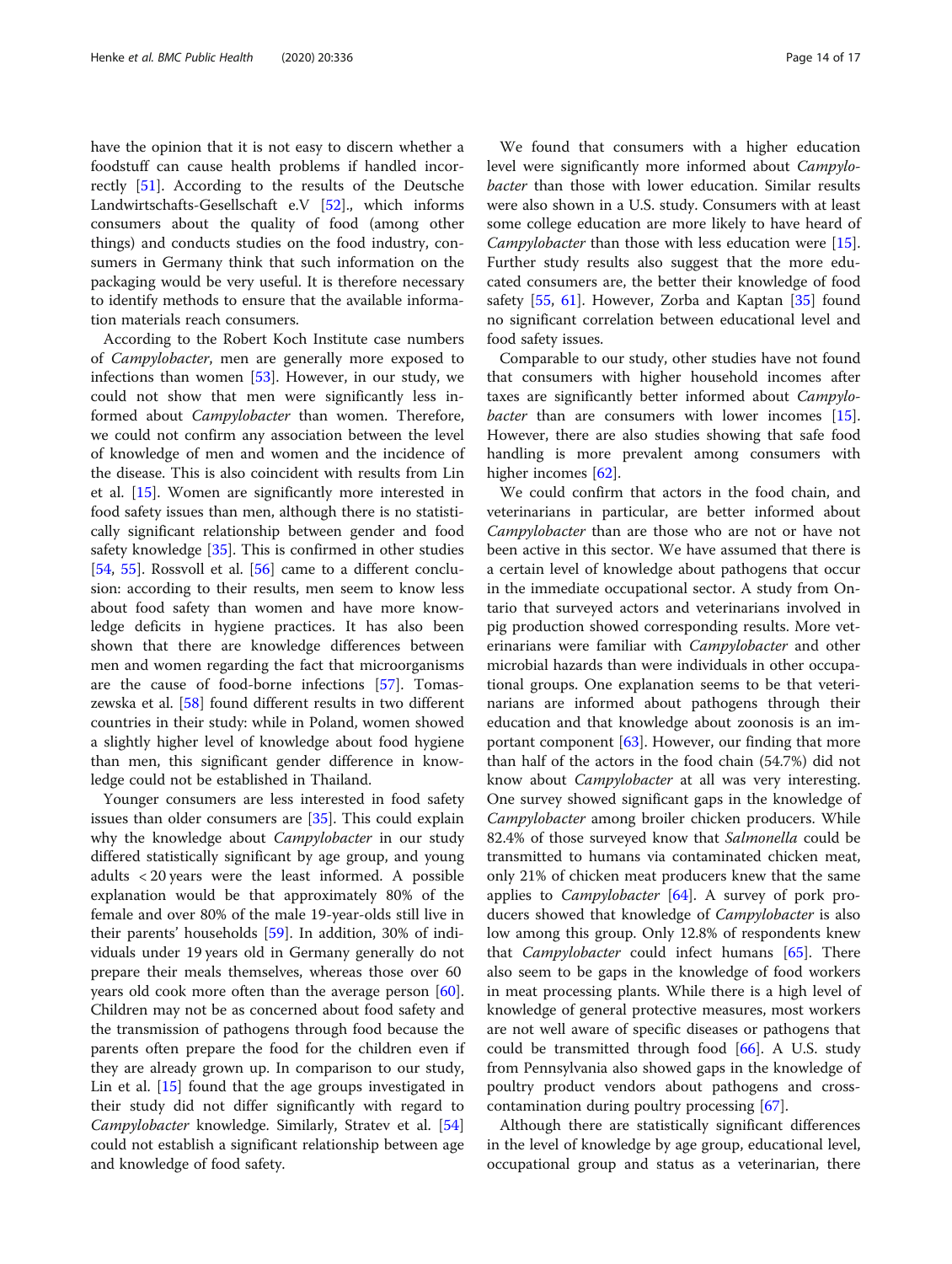<span id="page-14-0"></span>must be other factors that significantly influence the level of knowledge.

# Conclusions

Campylobacter, despite its high incidence in Germany, is largely unknown to consumers. Since elimination from poultry farms and within the poultry production chain is not foreseeable at present, one focus of infection prevention and educational work must be to sensitize consumers. Based on the results of our study, it can be concluded that the risk of a foodborne infection by Campylobacter may be underestimated or not perceived as such, and consumers' assessments do not seem to correspond to scientific findings. Even if certain consumer groups appear to be better informed than others, it is evident, nationally and internationally, that consumer knowledge about *Campylobacter* and their transmission routes must be increased to reduce the high annual incidence of Campylobacter infections. However, the findings seem to be different for Salmonella. Knowledge about Salmonella is much better, and the number of cases has decreased since the beginning of this century. Although knowledge about toxoplasmosis is not as high as knowledge about Salmonella, the persons for whom an infection is clinically relevant seem to be well informed. Overall, it is a great challenge to accurately target information on the safe handling of food to consumers. There is no lack of information materials per se, and educational campaigns take place in the real world as well as in social media. Consumers must become aware that they have a large part of the responsibility themselves. It must be made clear that purchased food might contain pathogenic microorganisms and that it is up to consumers to safely handle food or prepare food to kill microorganisms before consumption. In addition to heating raw meat sufficiently, consumers must comply with general hygiene measures, such as washing hands, and reduce cross-contamination by using various kitchen utensils. Finally, the risk of infection can be reduced by reducing meat consumption. Educating consumers about the responsibilities of the actors in the food chain, including themselves, could help to reduce foodborne infections. To provide information materials on the abovementioned risks and protective measures against food-borne infections to consumers, one possibility would be to disseminate information via social media. This would enable a large number of consumers to be reached, as such information would be passed on to friends and acquaintances by the consumers themselves. The development of an innovative phone app would also be conceivable, since a large part of the population is now reached through this medium; gaps in knowledge could be conveyed through this phone app. Appropriate marketing at the point of sale, in

newspapers, in social media and on TV would be useful here, so that as many consumers as possible are made aware of such an app.

#### Abbreviations

OR: Odds ratio; US: United States; e.g.: Example given

#### Acknowledgements

We thank the panel provider GapFish for the execution of the study and all participants in the study.

#### Authors' contributions

KAH is the first author. KAH and MGD were involved in the conception and design of the study and the questionnaire. KAH analysed the data and drafted the manuscript. RM und TA were involved in the data analysis. All authors were involved in the revision of draft manuscripts and the approval of the final manuscript.

#### Funding

The study was partly funded by pangea labs GmbH. This work was partly funded by the German Federal Ministry of Education and Research under project number 01Kl1725A as part of the Research Network on Zoonotic Infectious Diseases. pangea labs GmbH provided the software to prepare the online survey, including the layout. The funding bodies were not involved in the design of the study; the collection, analysis and interpretation of the data; or the preparation of the manuscript.

#### Availability of data and materials

Raw data of the study are available upon request to the corresponding author.

#### Ethics approval and consent to participate

According to the guidelines for online surveys of market and social research associations in Germany, formal ethical approval was not required. This guideline states that the scientific approach of the survey, the informed consent to participate, the anonymization of the participants and the strict separation of scientific from nonscientific activities have to be granted [\[68\]](#page-16-0). GapFish guarantees that all requirements are fulfilled. Participants have longterm agreements with GapFish and have given written consent to participate.

#### Consent for publication

Not applicable.

#### Competing interests

The authors declare that they have no competing interests.

#### Author details

<sup>1</sup>Institute for Veterinary Epidemiology and Biostatistics, Freie Universität Berlin, Königsweg 67, 14163 Berlin, Germany. <sup>2</sup>Institute of Food Safety and Food Hygiene, Freie Universität Berlin, Königsweg 67 and 69, 14163 Berlin, Germany.

#### Received: 28 September 2019 Accepted: 6 March 2020 Published online: 16 March 2020

#### References

- 1. Robert Koch Institut. Infektionsepidemiologisches Jahrbuch meldepflichtiger Krankheiten für 2014, Berlin. 2015. [https://www.rki.de/DE/Content/Infekt/](https://www.rki.de/DE/Content/Infekt/Jahrbuch/Jahrbuch_2016.pdf?__blob=publicationFile) [Jahrbuch/Jahrbuch\\_2014.pdf?\\_\\_blob=publicationFile.](https://www.rki.de/DE/Content/Infekt/Jahrbuch/Jahrbuch_2016.pdf?__blob=publicationFile) Accessed 26 Aug 2019.
- 2. European Food Safety Authority. The European Union summary report on trends and sources of zoonoses, zoonotic agents and food-borne outbreaks in 2017. 2018. [https://efsa.onlinelibrary.wiley.com/doi/epdf/10.2903/j.efsa.201](https://efsa.onlinelibrary.wiley.com/doi/epdf/10.2903/j.efsa.2018.5500) [8.5500](https://efsa.onlinelibrary.wiley.com/doi/epdf/10.2903/j.efsa.2018.5500). Accessed 28 Aug 2019.
- 3. Robert Koch Institut. In hrbuch meldepflichtiger Krankheiten für 2017. Berlin2018. [https://www.rki.de/DE/Content/Infekt/Jahrbuch/Jahrbuch\\_2017.](https://www.rki.de/DE/Content/Infekt/Jahrbuch/Jahrbuch_2016.pdf?__blob=publicationFile) [pdf?\\_\\_blob=publicationFile.](https://www.rki.de/DE/Content/Infekt/Jahrbuch/Jahrbuch_2016.pdf?__blob=publicationFile) Accessed 26 Aug 2019.
- 4. Institute of Environmental Science and Research Ltd. Notifiable Diseases in New Zealand: Annual Report 2016.Porirua, New Zealand 2017. [https://surv.](https://surv.esr.cri.nz/PDFsurveillance/AnnualRpt/AnnualSurv/2016/2016AnnualNDReportFinal.pdf)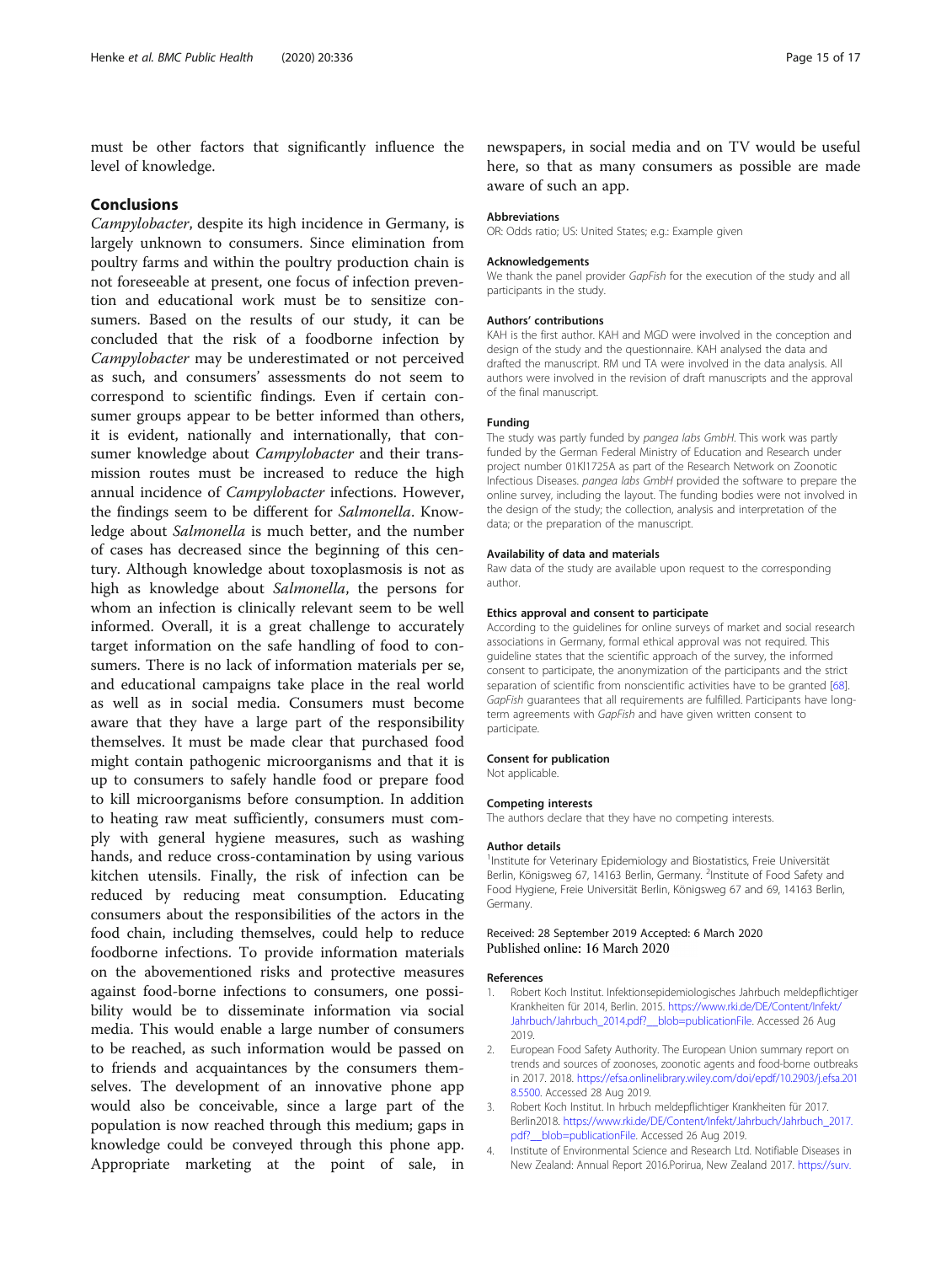<span id="page-15-0"></span>[esr.cri.nz/PDFsurveillance/AnnualRpt/AnnualSurv/2016/2016](https://surv.esr.cri.nz/PDFsurveillance/AnnualRpt/AnnualSurv/2016/2016AnnualNDReportFinal.pdf) [AnnualNDReportFinal.pdf.](https://surv.esr.cri.nz/PDFsurveillance/AnnualRpt/AnnualSurv/2016/2016AnnualNDReportFinal.pdf) Accessed 28 Aug 2019.

- 5. World Health Organization. The global view of campylobacteriosis: report of an expert consultation. Utrecht, Netherlands: World Health Organization, Food and Agriculture Organization of th United Nations & World Organisation for Animal Health; 2013. [https://apps.who.int/iris/bitstream/](https://apps.who.int/iris/bitstream/handle/10665/80751/9789241564601_eng.pdf?sequence=1&isAllowed=y%20) [handle/10665/80751/9789241564601\\_eng.pdf?sequence=1&isAllowed=y%2](https://apps.who.int/iris/bitstream/handle/10665/80751/9789241564601_eng.pdf?sequence=1&isAllowed=y%20) [0](https://apps.who.int/iris/bitstream/handle/10665/80751/9789241564601_eng.pdf?sequence=1&isAllowed=y%20)(2013). Accessed 28 Aug 2019.
- 6. Bundesamt für Verbraucherschutz und Lebensmittelsicherheit. Berichte zur Lebensmittelsicherheit: Zoonose-Monitoring 2013. 2015[.https://www.](https://www.bvl.bund.de/SharedDocs/Berichte/03_Zoonosen_Monitoring/2013_zoonosen_monitoring_bericht.pdf?__blob=publicationFile&v=5) [bvl.bund.de/SharedDocs/Berichte/03\\_Zoonosen\\_Monitoring/2013\\_](https://www.bvl.bund.de/SharedDocs/Berichte/03_Zoonosen_Monitoring/2013_zoonosen_monitoring_bericht.pdf?__blob=publicationFile&v=5) [zoonosen\\_monitoring\\_bericht.pdf?\\_\\_blob=publicationFile&v=5.](https://www.bvl.bund.de/SharedDocs/Berichte/03_Zoonosen_Monitoring/2013_zoonosen_monitoring_bericht.pdf?__blob=publicationFile&v=5) Accessed 28 Aug 2019.
- 7. Bundesinstitut für Risikobewertung. BfR-Verbrauchermonitor 06 | 2015. [https://www.bfr.bund.de/epaper\\_verbrauchermonitor\\_2015\\_deutsch/files/](https://www.bfr.bund.de/epaper_verbrauchermonitor_2015_deutsch/files/assets/common/downloads/BfR-Verbrauchermonitor_2015.pdf) [assets/common/downloads/BfR-Verbrauchermonitor\\_2015.pdf](https://www.bfr.bund.de/epaper_verbrauchermonitor_2015_deutsch/files/assets/common/downloads/BfR-Verbrauchermonitor_2015.pdf) (2015). Accessed 28 Aug 2019.
- 8. Nestle. Das is(s)t Qualität. 2012. [https://www.nestle.de/sites/g/files/pydnoa3](https://www.nestle.de/sites/g/files/pydnoa391/files/asset-library/documents/verantwortung/nestle%20studie/executive_summary_studie_2012.pdf) [91/files/asset-library/documents/verantwortung/nestle%20studie/executive\\_](https://www.nestle.de/sites/g/files/pydnoa391/files/asset-library/documents/verantwortung/nestle%20studie/executive_summary_studie_2012.pdf) [summary\\_studie\\_2012.pdf.](https://www.nestle.de/sites/g/files/pydnoa391/files/asset-library/documents/verantwortung/nestle%20studie/executive_summary_studie_2012.pdf) Accessed 28 Aug 2019.
- 9. Bundesinstitut für Risikobewertung. BfR-Verbrauchermonitor 02 | 2018. 2018. [https://mobil.bfr.bund.de/cm/350/bfr-verbrauchermonitor-02-2018.pdf](https://mobil.bfr.bund.de/cm/350/bfr-verbrauchermonitor-02-2019.pdf). Accessed 28 Aug 2019.
- 10. Cates S, Carter-Young HL, Gledhill E. Changes in Consumer Knowledge, Behavior,and Confidence Since the 1996 PR/HACCP Final Rule. Orlando, FL2002. [https://www.rti.org/sites/default/files/resources/haccp\\_changes\\_](https://www.rti.org/sites/default/files/resources/haccp_changes_poster.pdf) [poster.pdf](https://www.rti.org/sites/default/files/resources/haccp_changes_poster.pdf). Accessed 19 Feb 2019.
- 11. Allan PD, Palmer C, Chan F, Lyons R, Nicholson O, Rose M, et al. Food safety labelling of chicken to prevent campylobacteriosis: consumer expectations and current practices. BMC Public Health. 2018;18(1):414.
- 12. Food Standards Agency. Biannual Public Attitudes Tracker 2018. 2018. [https://www.food.gov.uk/sites/default/files/media/document/biannual](https://www.food.gov.uk/sites/default/files/media/document/biannual-public-attitudes-tracker-wave-16-final-270718_1.pdf)[public-attitudes-tracker-wave-16-final-270718\\_1.pdf](https://www.food.gov.uk/sites/default/files/media/document/biannual-public-attitudes-tracker-wave-16-final-270718_1.pdf). Accessed 28 Aug 2019.
- 13. Lando A, Verrill L, Liu S, Smith E. FDA Food Safety Survey: U.S. Food and Drug Administration; 2016. [https://www.fda.gov/media/101366/download.](https://www.fda.gov/media/101366/download) Accessed 28 Aug 2019.
- 14. Hölzl C, Aldrian U. Lebensmittelsicherheit und Hygiene im Privathaushalt: Agentur für Gesundheit und Ernährungssicherheit GmbH. 2011. [https://](https://www.ages.at/fileadmin/AGES2015/Themen/Lebensmittel_Dateien/Lebensmittelsicherheit_und_Hygiene_im_Privathaushalt_13_12_2013.pdf) [www.ages.at/fileadmin/AGES2015/Themen/Lebensmittel\\_Dateien/](https://www.ages.at/fileadmin/AGES2015/Themen/Lebensmittel_Dateien/Lebensmittelsicherheit_und_Hygiene_im_Privathaushalt_13_12_2013.pdf) [Lebensmittelsicherheit\\_und\\_Hygiene\\_im\\_Privathaushalt\\_13\\_12\\_2013.pdf](https://www.ages.at/fileadmin/AGES2015/Themen/Lebensmittel_Dateien/Lebensmittelsicherheit_und_Hygiene_im_Privathaushalt_13_12_2013.pdf). Accessed 28 Aug 2019.
- 15. Lin CTJ, Jensen KL, Yen ST. Awareness of foodborne pathogens among US consumers. Food Qual Prefer. 2005;16(5):401–12.
- 16. Jay LS, Comar D, Govenlock LD. A national Australian food safety telephone survey. J Food Protect. 1999;62(8):921–8.
- 17. Bergsma NJ, Fischer ARH, Van Asselt ED, Zwietering MH, De Jong AEI. Consumer food preparation and its implication for survival of campylobacter jejuni on chicken. Br Food J. 2007;109(7):548–61.
- 18. Kennedy J, Jackson V, Blair IS, McDowell DA, Cowan C, Bolton DJ. Food safety knowledge of consumers and the microbiological and temperature status of their refrigerators. J Food Protect. 2005;68(7):1421–30.
- 19. Sternisa M, Mozina SS, Levstek S, Kukec A, Raspor P, Jevsnik M. Food safety knowledge, self-reported practices and attitude of poultry meat handling among Slovenian consumers. Br Food J. 2018;120(6):1344–57.
- 20. European Food Safety Authority. Scientific opinion on quantification of the risk posed by broiler meat to human campylobacteriosis in the EU. 2010. [https://efsa.onlinelibrary.wiley.com/doi/pdf/10.2903/j.efsa.2010.1437.](https://efsa.onlinelibrary.wiley.com/doi/pdf/10.2903/j.efsa.2010.1437) Accessed 28 Aug 2019.
- 21. Kaakoush NO, Castano-Rodriguez N, Mitchell HM, Man SIM. Global epidemiology of campylobacter infection. Clin Microbiol Rev. 2015;28(3): 687–720.
- 22. Bundesanstalt für Landwirtschaft und Ernährung. Versorgung mit Fleisch in Deutschland im Kalenderjahr 2018. 2019. [https://www.ble.de/SharedDocs/](https://www.ble.de/SharedDocs/Downloads/DE/BZL/Daten-Berichte/Fleisch/Fleisch_2018.xlsx;jsessionid=C4FB5DE48E8ABDCF931D2096434098FD.1_cid335?__blob=publicationFile&v=2) [Downloads/DE/BZL/Daten-Berichte/Fleisch/Fleisch\\_2018.xlsx;jsessionid=C4](https://www.ble.de/SharedDocs/Downloads/DE/BZL/Daten-Berichte/Fleisch/Fleisch_2018.xlsx;jsessionid=C4FB5DE48E8ABDCF931D2096434098FD.1_cid335?__blob=publicationFile&v=2) [FB5DE48E8ABDCF931D2096434098FD.1\\_cid335?\\_\\_blob=publicationFile&v=](https://www.ble.de/SharedDocs/Downloads/DE/BZL/Daten-Berichte/Fleisch/Fleisch_2018.xlsx;jsessionid=C4FB5DE48E8ABDCF931D2096434098FD.1_cid335?__blob=publicationFile&v=2) [2](https://www.ble.de/SharedDocs/Downloads/DE/BZL/Daten-Berichte/Fleisch/Fleisch_2018.xlsx;jsessionid=C4FB5DE48E8ABDCF931D2096434098FD.1_cid335?__blob=publicationFile&v=2).Accessed 28 Aug 2019.
- 23. Yun J, Greiner M, Holler C, Messelhausser U, Rampp A, Klein G. Association between the ambient temperature and the occurrence of human Salmonella and campylobacter infections. Sci Rep-Uk. 2016;6:1-7.
- 24. Robert Koch Institut. Infektionsepidemiologisches Jahrbuch meldepflichtiger Krankheiten für 2018. 2019. [https://www.rki.de/DE/Content/Infekt/Jahrbuch/](https://www.rki.de/DE/Content/Infekt/Jahrbuch/Jahrbuch_2016.pdf?__blob=publicationFile)

[Jahrbuch\\_2018.pdf;jsessionid=B4B6B3E78886C3084EB65186A5C8C638.1\\_cid3](https://www.rki.de/DE/Content/Infekt/Jahrbuch/Jahrbuch_2016.pdf?__blob=publicationFile) 90?\_blob=publicationFile. Accessed 18 Dec 2019.

- 25. Fischer M. Möglichkeiten sozialwissenschaftlicher Surveys im Internet : Stand und Folgerungen für Online-Befragungen. 2005. [https://kops.uni-konstanz.](https://kops.uni-konstanz.de/bitstream/handle/123456789/11664/Heft46_OnlineBefragung.pdf?sequence=1) [de/bitstream/handle/123456789/11664/Heft46\\_OnlineBefragung.](https://kops.uni-konstanz.de/bitstream/handle/123456789/11664/Heft46_OnlineBefragung.pdf?sequence=1) [pdf?sequence=1.](https://kops.uni-konstanz.de/bitstream/handle/123456789/11664/Heft46_OnlineBefragung.pdf?sequence=1) Accessed 28 Aug 2019.
- 26. BfR. BfR-Verbrauchermonitor 02/2019. 2019. [https://mobil.bfr.bund.de/cm/35](https://mobil.bfr.bund.de/cm/350/bfr-verbrauchermonitor-02-2019.pdf) [0/bfr-verbrauchermonitor-02-2019.pdf.](https://mobil.bfr.bund.de/cm/350/bfr-verbrauchermonitor-02-2019.pdf) Accessed 18 Dec 2019.
- 27. Bartsch L. Analyse des hygienerelevanten Verbraucherverhaltens im Rahmen der Zubereitung gegrillter Speisen: Hochschule Rhein-Waal; 2018. [https://opus4.kobv.](https://opus4.kobv.de/opus4-rhein-waal/frontdoor/index/index/docId/263) [de/opus4-rhein-waal/frontdoor/index/index/docId/263.](https://opus4.kobv.de/opus4-rhein-waal/frontdoor/index/index/docId/263) Accessed 18 Dec 2019.
- 28. van Velsen L, Beaujean DJ, van Gemert-Pijnen JE, van Steenbergen JE, Timen A. Public knowledge and preventive behavior during a large-scale Salmonella outbreak: results from an online survey in the Netherlands. BMC Public Health. 2014;14:100.
- 29. Smereka J, Szarpak L, Ruetzler K, Schacham Y, Smereka A, Dabrowski M, et al. A multicenter survey on toxoplasmosis knowledge among pregnant women in Poland (the TOWER study). BMC Pregnancy Childb. 2018;18:1-5.
- 30. Jones JL, Ogunmodede F, Scheftel J, Kirkland E, Lopez A, Schulkin J, et al. Toxoplasmosis-related knowledge and practices among pregnant women in the United States. Infect Dis Obstet Gynecol. 2003;11(3):139–45.
- 31. Millar PR, de Moura FL, Bastos OMP, de Mattos DPBG, Fonseca ABM, Sudre AP, et al. Toxoplasmosis-related knowledge among pregnant and postpartum women attended in public health units in Niteroi, Rio De Janeiro, Brazil. Rev Inst Med Trop Sp. 2014;56(5):433–8.
- 32. Pfukenyi DM, Chipunga SL, Dinginya L, Matenga E. A survey of pet ownership, awareness and public knowledge of pet zoonoses with particular reference to roundworms and hookworms in Harare, Zimbabwe. Trop Anim Health Prod. 2010;42(2):247–52.
- 33. European Food Safety Authority. The European Union summary report on trends and sources of zoonoses, zoonotic agents and food-borne outbreaks in 2016. EFSA J. 2017;15(12):5077–2017.
- 34. Murray R, Glass-Kaastra S, Gardhouse C, Marshall B, Ciampa N, Franklin K, et al. Canadian consumer food safety practices and knowledge: Foodbook study. J Food Prot. 2017;80(10):1711–8.
- Zorba NND, Kaptan M. Consumer food safety perceptions and practices in a Turkish community. J Food Protect. 2011;74(11):1922–9.
- 36. Altekruse SF, Street DA, Fein SB, Levy AS. Consumer knowledge of foodborne microbial hazards and food-handling practices. J Food Protect. 1996;59(3):287–94.
- 37. Bearth A, Cousin ME, Siegrist M. Poultry consumers' behaviour, risk perception and knowledge related to campylobacteriosis and domestic food safety. Food Control. 2014;44:166–76.
- 38. Ferk CC, Calder BL, Camire ME. Assessing the food safety knowledge of University of Maine students. J Food Sci Educ. 2016;15(1):14–22.
- 39. Godinez-Oviedo A, Sampedro Parra F, Machuca Vergara JJ, Gutierrez Gonzalez P, Hernandez IM. Food consumer behavior and Salmonella exposure self-perception in the central region of Mexico. J Food Sci. 2019; 84(10):2907–15.
- 40. Angelillo IF, Foresta MR, Scozzafava C, Pavia M. Consumers and foodborne diseases: knowledge, attitudes and reported behavior in one region of Italy. Int J Food Microbiol. 2001;64(1–2):161–6.
- 41. Bremer V, Bocter N, Rehmet S, Klein G, Breuer T, Ammon A. Consumption, knowledge, and handling of raw meat: a representative cross-sectional survey in Germany, march 2001. J Food Prot. 2005;68(4):785–9.
- 42. Bundesinstitut für Risikobewertung. BfR-Verbrauchermonitor 2015 Spezial Antibiotikaresistenzen.[https://mobil.bfr.bund.de/cm/350/bfr](https://mobil.bfr.bund.de/cm/350/bfr-verbrauchermonitor-2015-spezial-antibiotikaresistenzen.pdf)[verbrauchermonitor-2015-spezial-antibiotikaresistenzen.pdf](https://mobil.bfr.bund.de/cm/350/bfr-verbrauchermonitor-2015-spezial-antibiotikaresistenzen.pdf) (2015). Accessed 28 Aug 2019.
- 43. Food Marketing Institute. U.S. Grocery Shopper Trends 2018. Arlington: Food Marketing Institute; 2018.
- 44. Fein SB, Lando AM, Levy AS, Teisl MF, Noblet C. Trends in U.S. Consumers' safe handling and consumption of food and their risk perceptions, 1988 through 2010. J Food Protect. 2011;74(9):1513–23.
- 45. United States Department of Agriculture. Food Safety Consumer Research Project: Meal Preparation Experiment Related to Thermometer Use 2018. 2018. [https://www.fsis.usda.gov/wps/wcm/connect/cb222383-1e02-471a-865](https://www.fsis.usda.gov/wps/wcm/connect/cb222383-1e02-471a-8657-c205eda92acf/Observational-Study.pdf?MOD=AJPERES) [7-c205eda92acf/Observational-Study.pdf?MOD=AJPERES.](https://www.fsis.usda.gov/wps/wcm/connect/cb222383-1e02-471a-8657-c205eda92acf/Observational-Study.pdf?MOD=AJPERES) Accessed 28 Aug 2019.
- 46. Bundesinstitut für Risikobewertung. Schutz vor lebensmittelbedingten Infektionen mit Campylobacter. 2019. [https://www.bfr.bund.de/cm/350/](https://www.bfr.bund.de/cm/350/verbrauchertipps-schutz-vor-lebensmittelbedingten-infektionen-mit-campylobacter.pdf)